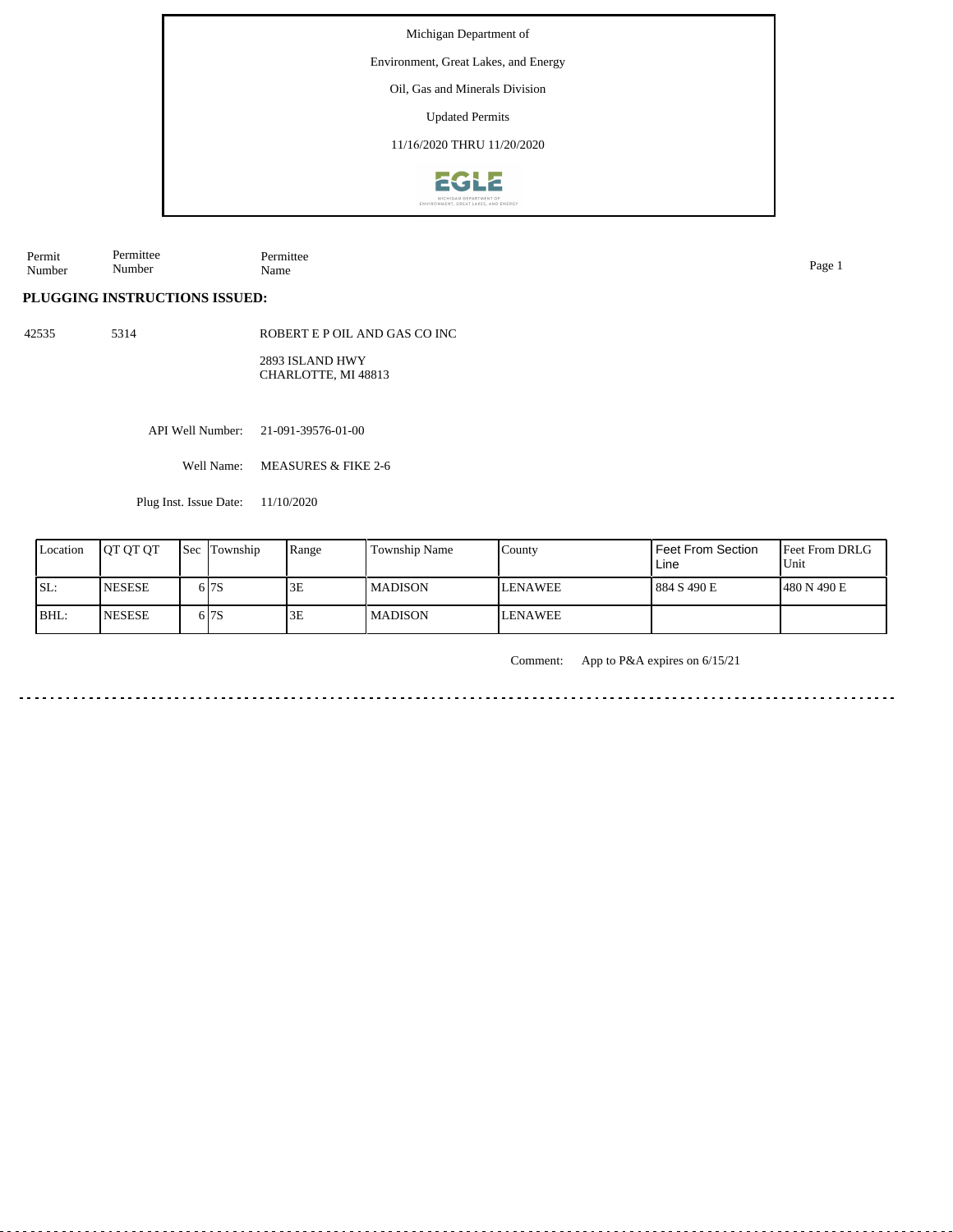## Environment, Great Lakes, and Energy

Oil, Gas and Minerals Division

Updated Permits

11/16/2020 THRU 11/20/2020



Permit Number Permittee Number Permittee Name Page 2

49402 6361 RIVERSIDE ENERGY MICHIGAN LLC 10691 EAST CARTER ROAD SUITE 201 TRAVERSE CITY, MI 49684

API Well Number: 21-009-49402-00-00

Well Name: LAKES OF THE NORTH A4-10

Plug Inst. Issue Date: 11/12/2020

| Location | <b>OT OT OT</b> | <b>Sec Township</b> | Range | Township Name    | County         | <b>Feet From Section</b><br>Line | <b>Feet From DRLG</b><br>Unit |
|----------|-----------------|---------------------|-------|------------------|----------------|----------------------------------|-------------------------------|
| SL:      | <b>INENENE</b>  | 10 <sub>29N</sub>   | 15W   | <b>MANCELONA</b> | <b>ANTRIM</b>  | 340 N 625 E                      | 1340 N 625 E                  |
| BHL:     | <b>INENENE</b>  | 10 <sub>29N</sub>   | .5W   | <b>MANCELONA</b> | <b>JANTRIM</b> |                                  |                               |

<u>. . . . . . . .</u>

Comment: App to P&A expires on 11/12/21

. . . . . . . . . . . . . . . . . . . .

50035 6361

RIVERSIDE ENERGY MICHIGAN LLC 10691 EAST CARTER ROAD SUITE 201 TRAVERSE CITY, MI 49684

API Well Number: 21-009-50035-00-00

Well Name: LAKES OF THE NORTH A4-9

Plug Inst. Issue Date: 11/12/2020

| Location | <b>OT OT OT</b> | <b>Sec</b> Township | Range | Township Name    | County         | Feet From Section<br>Line | Feet From DRLG<br>Unit |
|----------|-----------------|---------------------|-------|------------------|----------------|---------------------------|------------------------|
| ISL:     | <b>ISENENE</b>  | 9 I29N              | 5W    | <b>MANCELONA</b> | <b>ANTRIM</b>  | 1964 N 490 E              | 1332 S 490 E           |
| BHL:     | <b>SENENE</b>   | 9 I29N              | 5W    | <b>MANCELONA</b> | <b>LANTRIM</b> |                           |                        |

Comment: App to P&A expires on 11/12/21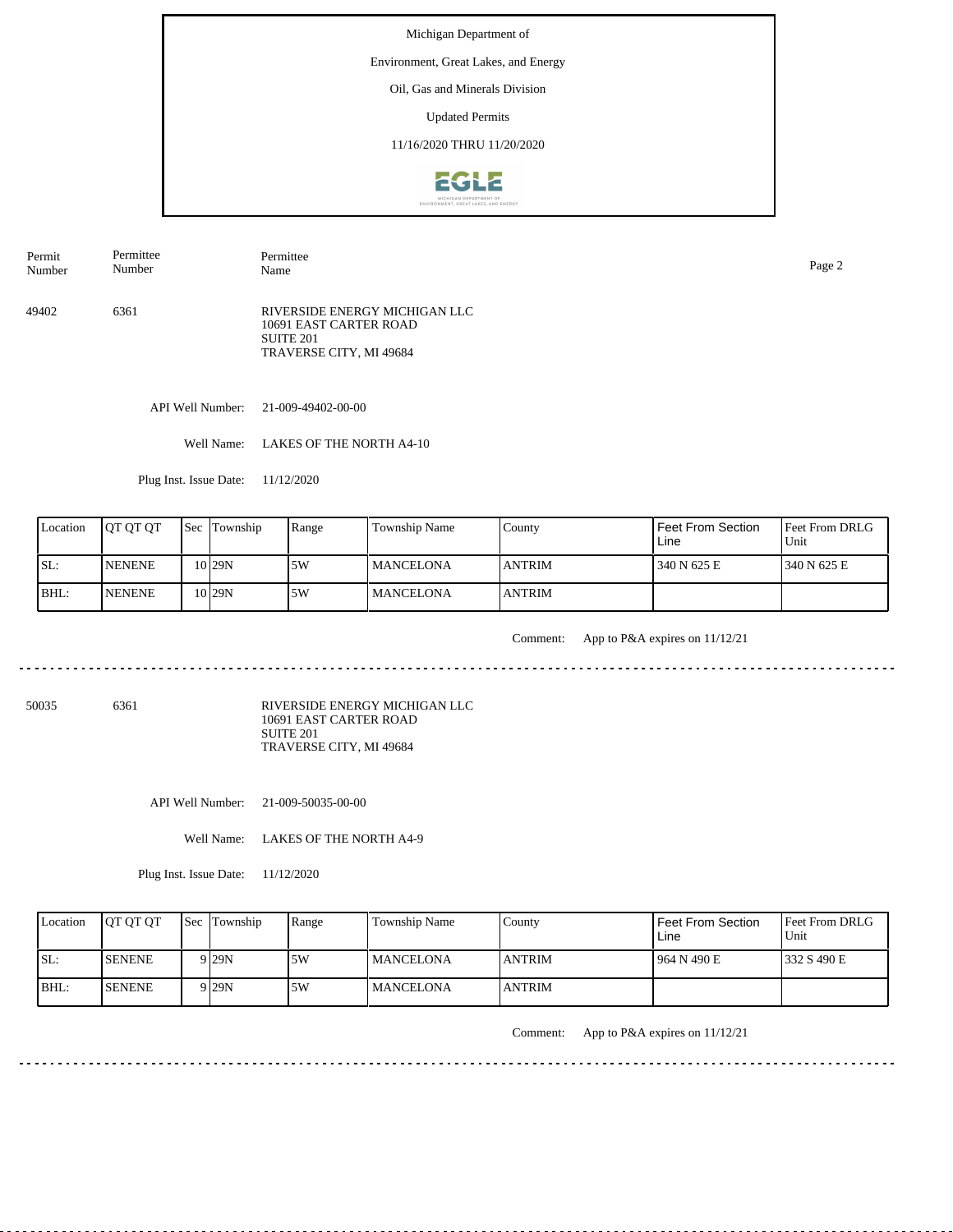## Environment, Great Lakes, and Energy

Oil, Gas and Minerals Division

Updated Permits

11/16/2020 THRU 11/20/2020



52987 6361 RIVERSIDE ENERGY MICHIGAN LLC 10691 EAST CARTER ROAD SUITE 201 TRAVERSE CITY, MI 49684 Permit Number Permittee Number Permittee Name Page 3

API Well Number: 21-137-52987-00-00

Well Name: LEIK B3-16

Plug Inst. Issue Date: 11/17/2020

| Location | <b>OT OT OT</b> | <b>Sec Township</b> | Range | Township Name | County         | Feet From Section<br>Line | <b>Feet From DRLG</b><br>l Unit |
|----------|-----------------|---------------------|-------|---------------|----------------|---------------------------|---------------------------------|
| SL:      | <b>SWSWNE</b>   | 16 32N              | 3W    | I CORWITH     | IOTSEGO        | 400 S 400 W               | 1400 S 400 W                    |
| BHL:     | ISWSWNE         | 16 32 N             | 3W    | l CORWITH     | <b>IOTSEGO</b> |                           |                                 |

<u>. . . . . . . .</u>

Comment: App to P&A expires on 11/17/21

57024 6361

RIVERSIDE ENERGY MICHIGAN LLC 10691 EAST CARTER ROAD SUITE 201 TRAVERSE CITY, MI 49684

API Well Number: 21-009-57024-00-00

Well Name: STATE MANCELONA B4-12

Plug Inst. Issue Date: 11/12/2020

| Location | <b>IOT OT OT</b> | <b>Sec Township</b>  | Range | Township Name    | County        | Feet From Section<br>Line | <b>Feet From DRLG</b><br>Unit |
|----------|------------------|----------------------|-------|------------------|---------------|---------------------------|-------------------------------|
| ISL:     | <b>INWSENE</b>   | $2$ 29N              | 6W    | <b>MANCELONA</b> | <b>ANTRIM</b> | 1372 N 859 E              | 1256 S 451 W                  |
| IBHL:    | <b>INWSENE</b>   | $2$ <sub>129</sub> N | 6W    | <b>MANCELONA</b> | <b>ANTRIM</b> |                           |                               |

Comment: App to P&A expires on 11/12/21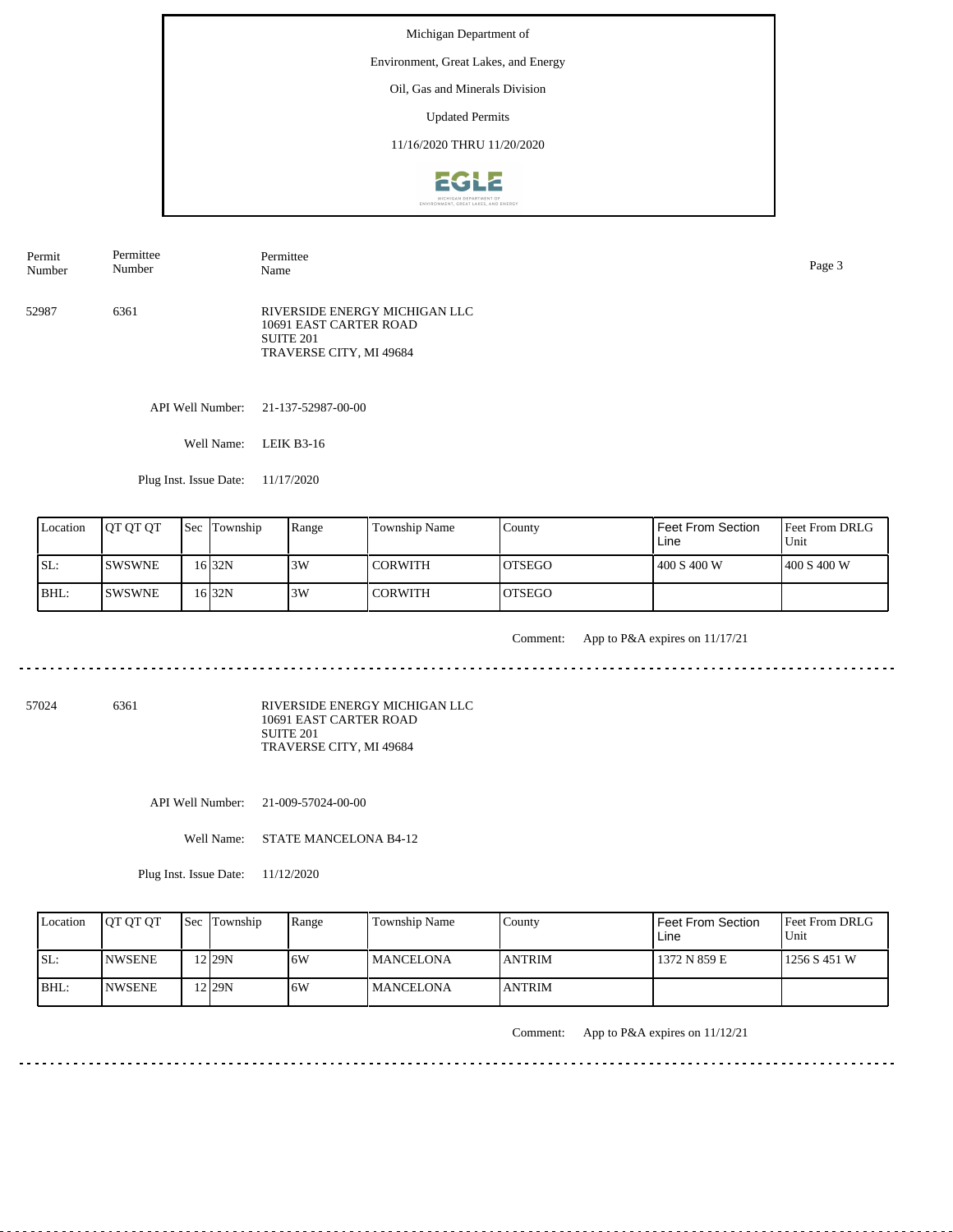## Environment, Great Lakes, and Energy

Oil, Gas and Minerals Division

Updated Permits

11/16/2020 THRU 11/20/2020



Permit Number Permittee Number Permittee Name Page 4

**RECORD OF WELL PLUGGING:**

12692 491

CONSUMERS ENERGY CO

1945 W PARNALL RD JACKSON, MI 49201

API Well Number: 21-133-12692-00-00

Well Name: MICHIGAN GAS STORAGE CO 214

Plugging Date: 11/10/2020

| Location | <b>IOT OT OT</b> | <b>Sec Township</b> | Range | <b>Township Name</b> | County          | Feet From Section<br>Line | Feet From DRLG<br>Unit |
|----------|------------------|---------------------|-------|----------------------|-----------------|---------------------------|------------------------|
| ISL:     | 'CNSESE          | 25 20N              | 7W    | <b>MARION</b>        | <b>IOSCEOLA</b> | 660 S 660 E               |                        |
| BHL:     | <b>CNSESE</b>    | 25 20N              | 7W    | <b>MARION</b>        | <b>OSCEOLA</b>  | 660 S 660 E               |                        |

15723 40

MUSKEGON DEVELOPMENT COMPANY 1425 S MISSION RD MOUNT PLEASANT, MI 48858

API Well Number: 21-051-15723-00-00

Well Name: STATE BILLINGS B-1

Plugging Date: 10/2/2020

| Location | <b>IOT OT OT</b> | <b>Sec</b> Township | Range | <b>Township Name</b> | County          | Feet From Section<br>Line | <b>Feet From DRLG</b><br>Unit |
|----------|------------------|---------------------|-------|----------------------|-----------------|---------------------------|-------------------------------|
| ISL:     | <b>INESWSW</b>   | $2$  17N            | 1E    | <b>BILLINGS</b>      | <b>IGLADWIN</b> | 990 S 990 W               | 1330 N 330 E                  |
| BHL:     | <b>INESWSW</b>   | 2117N               | 1E    | <b>BILLINGS</b>      | <b>IGLADWIN</b> |                           |                               |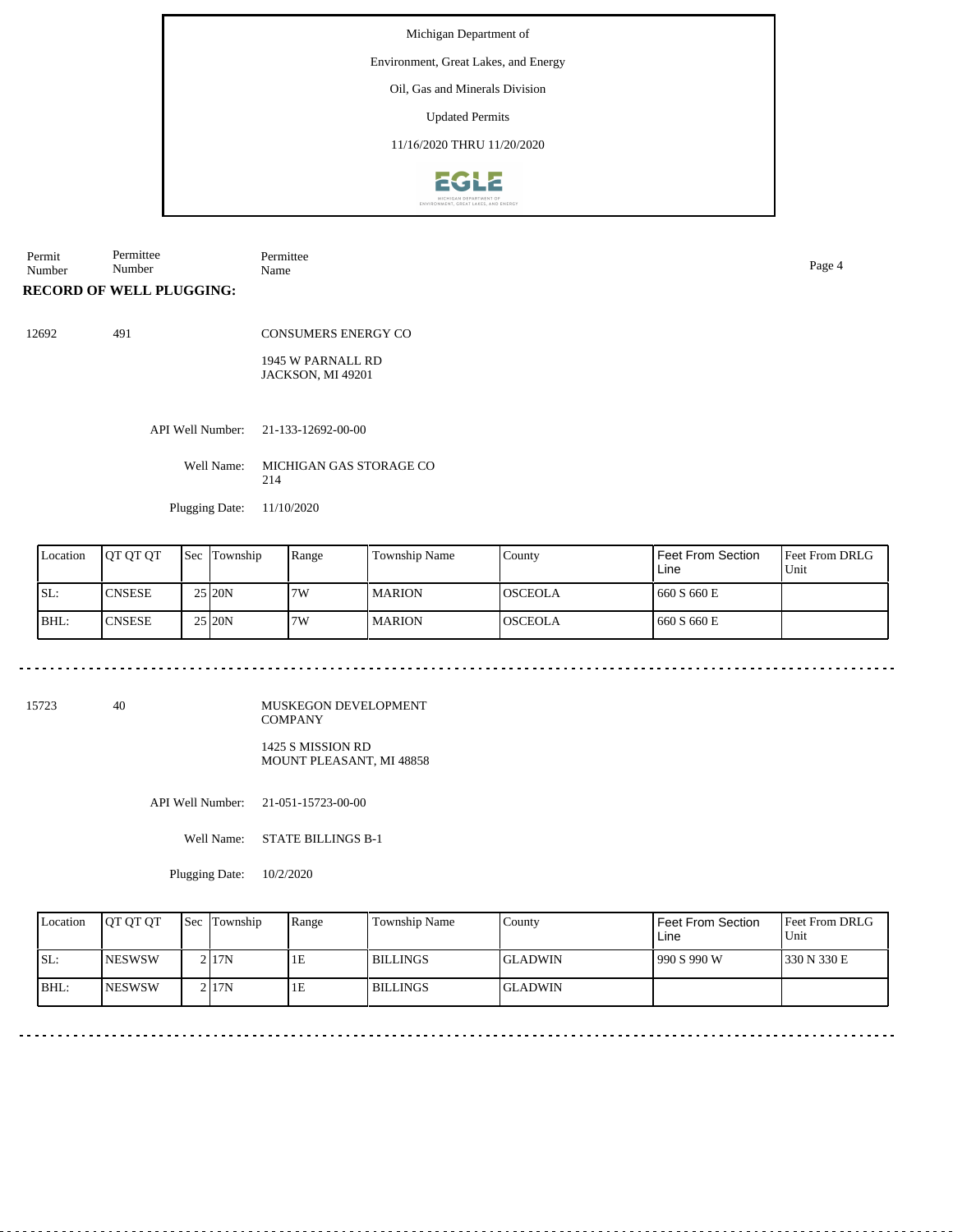## Environment, Great Lakes, and Energy

Oil, Gas and Minerals Division

Updated Permits

11/16/2020 THRU 11/20/2020



Permit Number Permittee Number Permittee Name Page 5

17169 40 MUSKEGON DEVELOPMENT **COMPANY** 

> 1425 S MISSION RD MOUNT PLEASANT, MI 48858

API Well Number: 21-051-17169-00-00

Well Name: PIERSON, F & B 2

Plugging Date: 9/16/2020

| Location | <b>IOT OT OT</b> | l Sec | Township | Range | Township Name | County          | Feet From Section<br>Line | <b>Feet From DRLG</b><br>Unit |
|----------|------------------|-------|----------|-------|---------------|-----------------|---------------------------|-------------------------------|
| SL:      | lswnwnw          |       | 1 I 17 N | 1E    | l BILLINGS    | <b>IGLADWIN</b> | 990 N 330 W               | 1990 N 330 W                  |
| BHL:     | ISWNWNW          |       | l 17N    | 1E    | l BILLINGS    | <b>IGLADWIN</b> |                           |                               |

17325 40

MUSKEGON DEVELOPMENT COMPANY 1425 S MISSION RD

MOUNT PLEASANT, MI 48858

API Well Number: 21-051-17325-00-00

Well Name: STATE BILLINGS B-1A

Plugging Date: 9/24/2020

| Location | <b>IOT OT OT</b> | <b>Sec Township</b> | Range | Township Name   | County          | Feet From Section<br>Line | <b>Feet From DRLG</b><br>Unit |
|----------|------------------|---------------------|-------|-----------------|-----------------|---------------------------|-------------------------------|
| ISL:     | <b>INESWSW</b>   | 2 17N               | 1E    | <b>BILLINGS</b> | <b>IGLADWIN</b> | 990 S 940 W               | 1330 N 380 E                  |
| BHL:     | <b>INESWSW</b>   | 2117N               | 1E    | <b>BILLINGS</b> | <b>GLADWIN</b>  |                           |                               |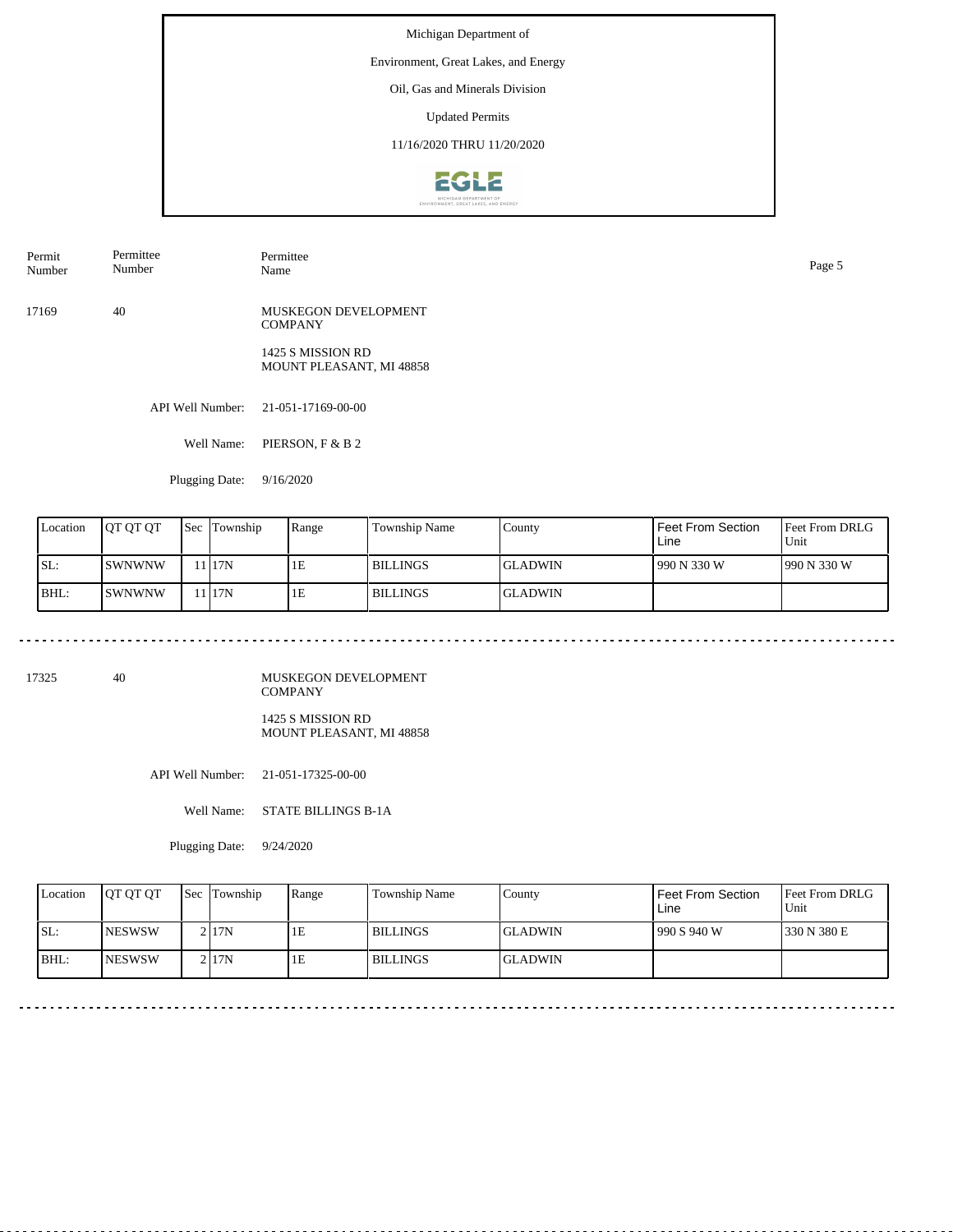## Environment, Great Lakes, and Energy

Oil, Gas and Minerals Division

Updated Permits

11/16/2020 THRU 11/20/2020



| Permit | Permittee | Permittee                  | Page 6 |
|--------|-----------|----------------------------|--------|
| Number | Number    | Name                       |        |
| 17421  | 491       | <b>CONSUMERS ENERGY CO</b> |        |

1945 W PARNALL RD JACKSON, MI 49201

API Well Number: 21-113-17421-00-00

Well Name: MICHIGAN GAS STORAGE CO 114

Plugging Date: 9/30/2020

| Location | <b>IOT OT OT</b> | <b>Sec</b> Township | Range | <b>Township Name</b> | County            | Feet From Section<br>Line | <b>Feet From DRLG</b><br>Unit |
|----------|------------------|---------------------|-------|----------------------|-------------------|---------------------------|-------------------------------|
| ISL:     | <b>ISENENE</b>   | 21 21N              | 7W    | I RIVERSIDE          | <b>IMISSAUKEE</b> | 835 N 485 E               |                               |
| BHL:     | <b>ISENENE</b>   | 21 21N              | 7W    | I RIVERSIDE.         | <b>IMISSAUKEE</b> | 835 N 485 E               |                               |

17422 491

CONSUMERS ENERGY CO

1945 W PARNALL RD JACKSON, MI 49201

API Well Number: 21-113-17422-00-00

Well Name: MICHIGAN GAS STORAGE CO 115

Plugging Date: 10/5/2020

| Location | <b>IOT OT OT</b> | Sec Township       | Range | Township Name | County            | Feet From Section<br>Line | Feet From DRLG<br>Unit |
|----------|------------------|--------------------|-------|---------------|-------------------|---------------------------|------------------------|
| ISL:     | <b>ICNWNE</b>    | 21 <sub>21</sub> N | 7W    | I RIVERSIDE   | <b>IMISSAUKEE</b> | 1660 N 660 W              |                        |
| BHL:     | <b>ICNWNE</b>    | 21 <sub>21</sub> N | 7W    | I RIVERSIDE   | <b>IMISSAUKEE</b> | 660 N 660 W               |                        |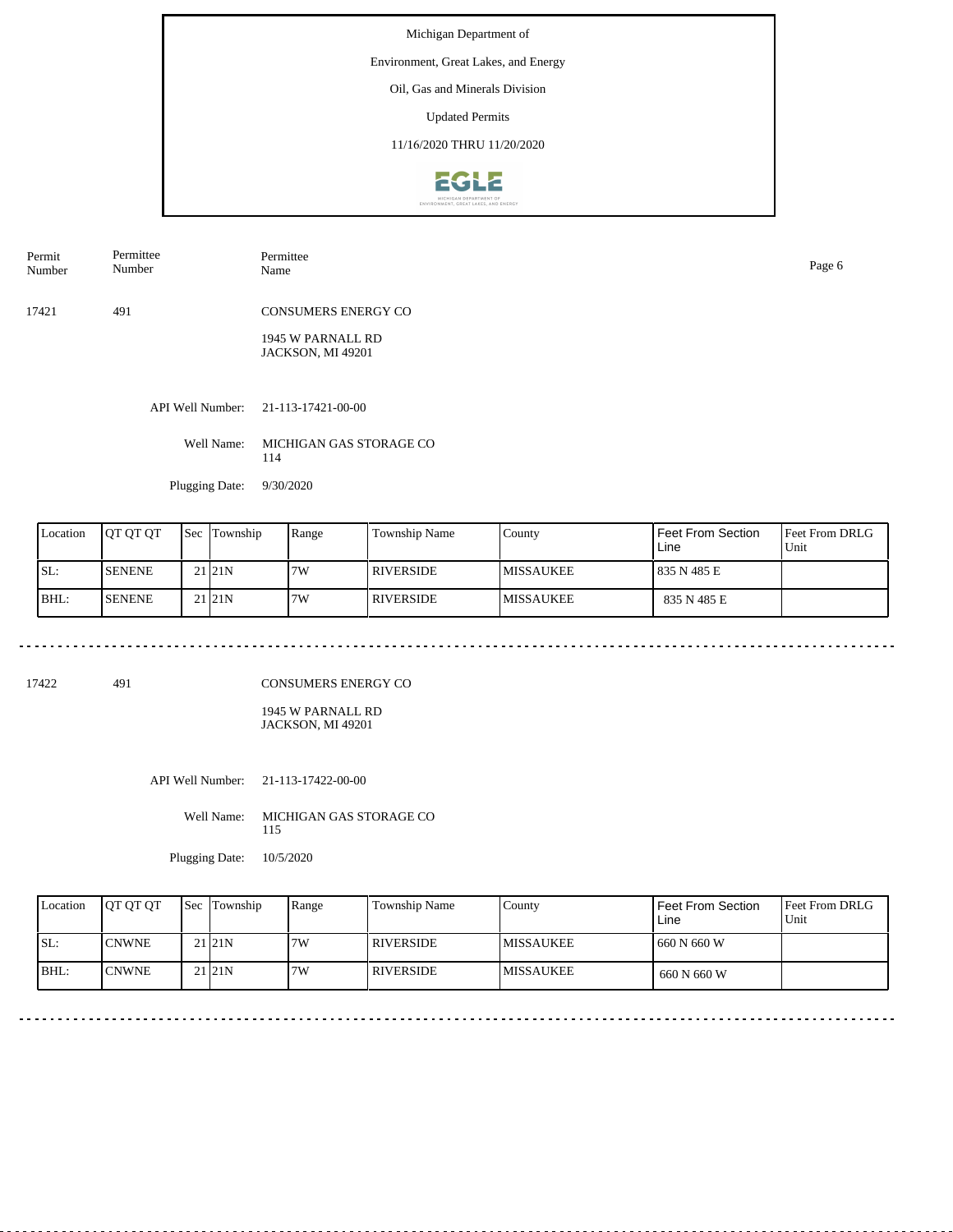## Environment, Great Lakes, and Energy

Oil, Gas and Minerals Division

Updated Permits

11/16/2020 THRU 11/20/2020



| Permit<br>Number | Permittee<br>Number | Permittee<br>Name                      | Page 7 |
|------------------|---------------------|----------------------------------------|--------|
| 17647            | 491                 | <b>CONSUMERS ENERGY CO</b>             |        |
|                  |                     | 1945 W PARNALL RD<br>JACKSON, MI 49201 |        |

API Well Number: 21-113-17647-00-00

Well Name: MGSC 148

Plugging Date: 9/20/2020

| Location | <b>IOT OT OT</b> | Sec | Township              | Range | Township Name    | County            | Feet From Section<br>Line | <b>Feet From DRLG</b><br>Unit |
|----------|------------------|-----|-----------------------|-------|------------------|-------------------|---------------------------|-------------------------------|
| SL:      | <b>INWSWNW</b>   |     | $23$ <sub>121</sub> N | 7W    | <b>RIVERSIDE</b> | <b>IMISSAUKEE</b> | 1220 S 75 W               |                               |
| BHL:     | <b>NWSWNW</b>    |     | 23 21 N               | 7W    | I RIVERSIDE      | <b>IMISSAUKEE</b> | 1220 S 75 W               |                               |

17740 40

MUSKEGON DEVELOPMENT COMPANY 1425 S MISSION RD MOUNT PLEASANT, MI 48858

API Well Number: 21-051-17740-00-00

Well Name: FITZWATER, P B & ADDIE K 1

<u>. . . . . . . . . . . . . .</u>

Plugging Date: 8/6/2020

| Location | <b>IOT OT OT</b> | Sec Township      | Range | Township Name   | County          | Feet From Section<br>Line | <b>Feet From DRLG</b><br>Unit |
|----------|------------------|-------------------|-------|-----------------|-----------------|---------------------------|-------------------------------|
| ISL:     | <b>NENENE</b>    | $10$  17N         | 1E    | <b>BILLINGS</b> | <b>IGLADWIN</b> | 330 N 330 E               | 330 N 330 E                   |
| BHL:     | <b>INENENE</b>   | 10 <sub>17N</sub> | 1Ε    | <b>BILLINGS</b> | <b>IGLADWIN</b> |                           |                               |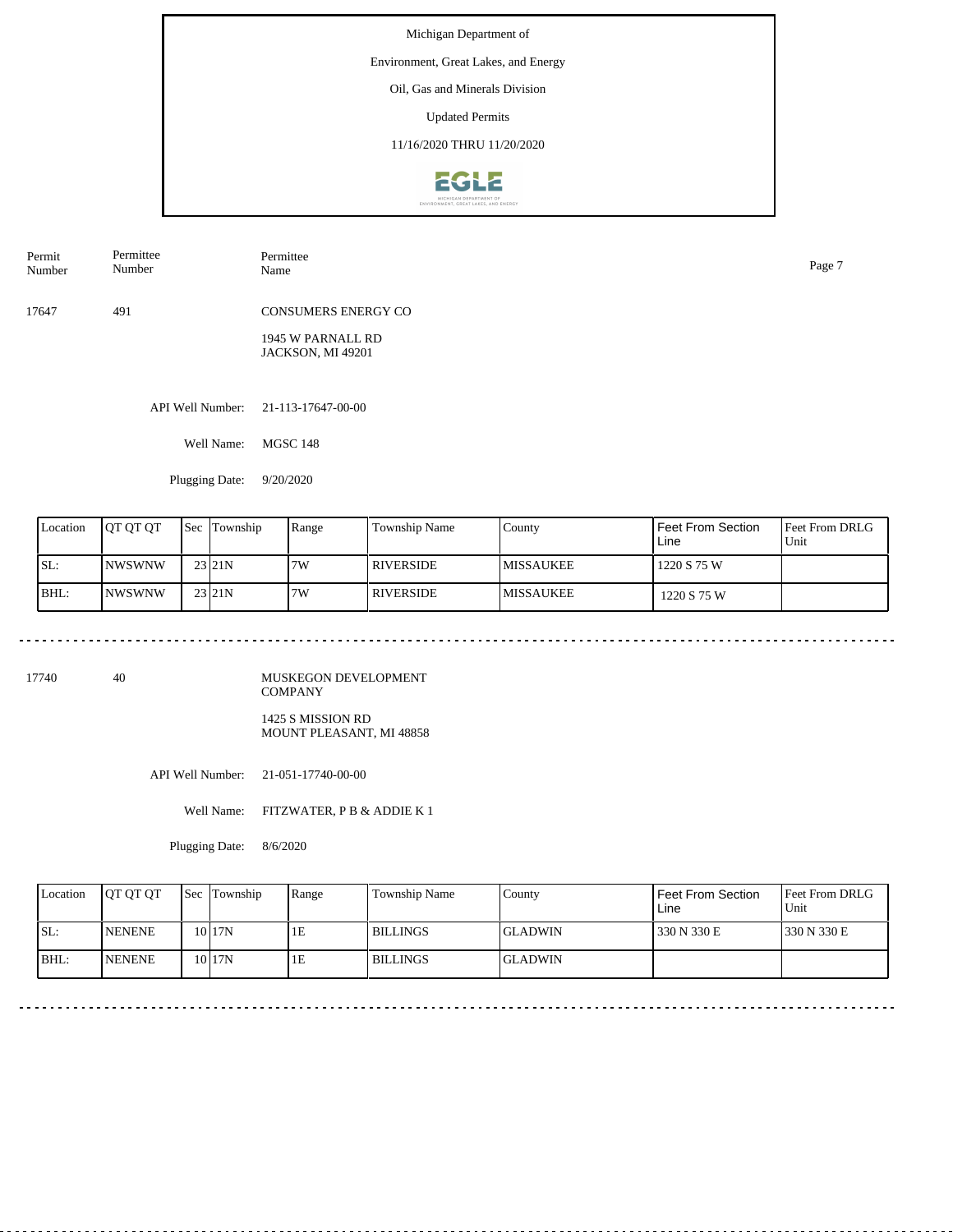## Environment, Great Lakes, and Energy

Oil, Gas and Minerals Division

Updated Permits

11/16/2020 THRU 11/20/2020



| Permit<br>Number | Permittee<br>Number | Permittee<br>Name                      | Page 8 |
|------------------|---------------------|----------------------------------------|--------|
| 17911            | 491                 | <b>CONSUMERS ENERGY CO</b>             |        |
|                  |                     | 1945 W PARNALL RD<br>JACKSON, MI 49201 |        |

API Well Number: 21-113-17911-00-00

Well Name: M G S C 172

Plugging Date: 9/18/2020

| Location | <b>OT OT OT</b> | Sec | Township  | Range | Township Name    | County            | Feet From Section<br>Line | <b>Feet From DRLG</b><br>Unit |
|----------|-----------------|-----|-----------|-------|------------------|-------------------|---------------------------|-------------------------------|
| ISL:     | <b>ISWSESW</b>  |     | 15 I 21 N | 7W    | <b>RIVERSIDE</b> | <b>IMISSAUKEE</b> | 100 S 1220 E              |                               |
| BHL:     | <b>ISWSESW</b>  |     | 15 21N    | 7W    | RIVERSIDE        | <b>IMISSAUKEE</b> | 100 S 1220 E              |                               |

52913 25

DELTA OIL CO INC

125 WINDSOR DR STE 101 OAK BROOK, IL 60523

API Well Number: 21-137-31870-01-00

Well Name: BLANZY, C. & SCHRADER, B. 1-23A HD1 True Vertical Depth: 5141

Plugging Date: 10/26/2020

| Location | <b>IOT OT OT</b> | <b>Sec</b> Township | Range | Township Name | County         | Feet From Section<br>Line | <b>IFeet From DRLG</b><br>Unit |
|----------|------------------|---------------------|-------|---------------|----------------|---------------------------|--------------------------------|
| ISL:     | <b>INWNWSW</b>   | 23 31N              | 2W    | <b>DOVER</b>  | <b>IOTSEGO</b> | 302 N 495 W               |                                |
| BHL:     | <b>SESENE</b>    | 22 <sub>131</sub> N | 2W    | <b>DOVER</b>  | <b>LOTSEGO</b> | 2457 N 620 E              | 1137 N 700 W                   |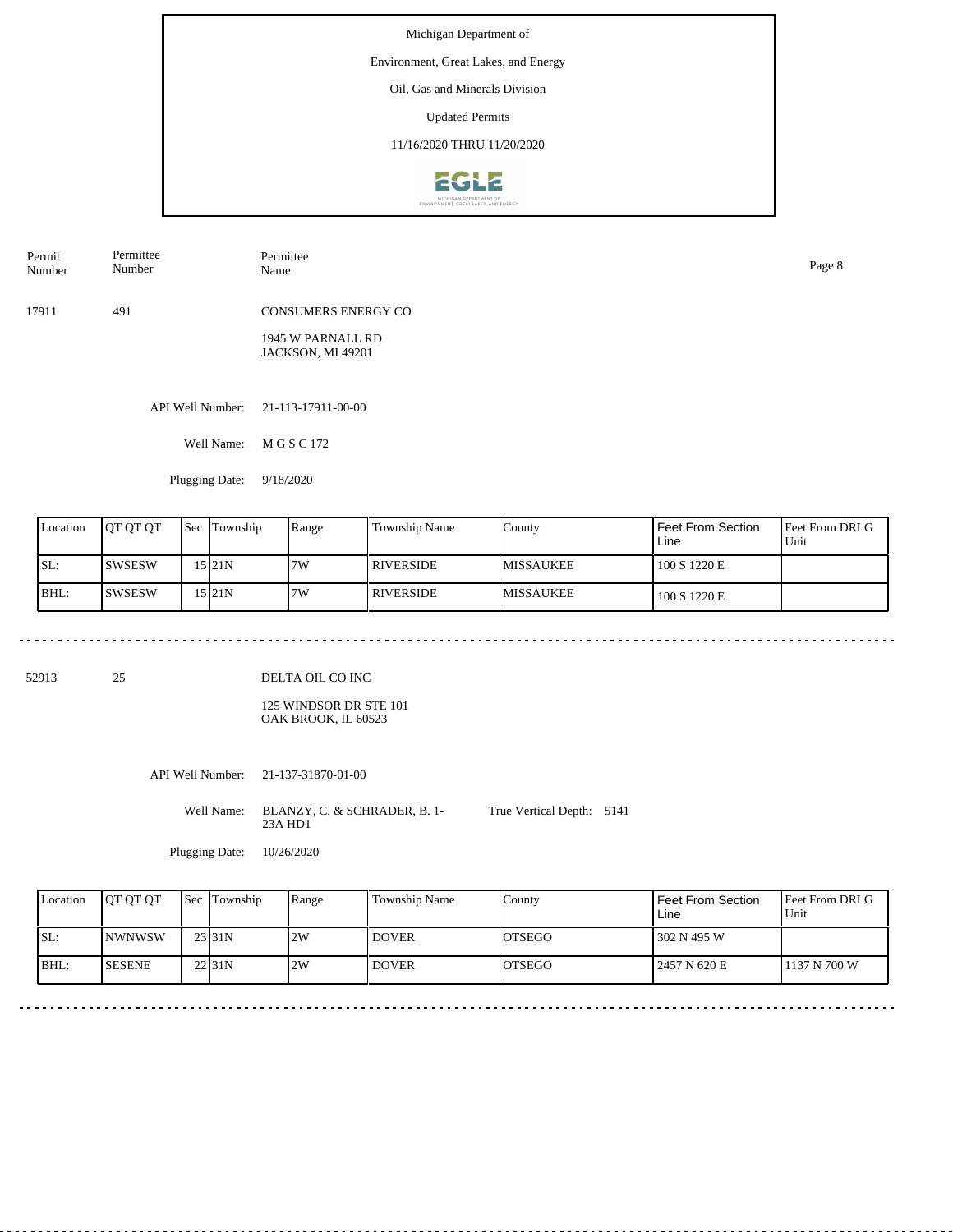## Environment, Great Lakes, and Energy

Oil, Gas and Minerals Division

Updated Permits

11/16/2020 THRU 11/20/2020



| Permit<br>Number | Permittee<br>Number | Permittee<br>Name                                                                               | Page 9 |
|------------------|---------------------|-------------------------------------------------------------------------------------------------|--------|
| 55634            | 6361                | RIVERSIDE ENERGY MICHIGAN LLC<br>10691 EAST CARTER ROAD<br>SUITE 201<br>TRAVERSE CITY, MI 49684 |        |

API Well Number: 21-007-55634-00-00

Well Name: KLARICH B3-23 SWD

Plugging Date: 11/6/2020

<u>. . . . . . . . . . . . . .</u>

| Location | <b>JOT OT OT</b> | <b>Sec Township</b> | Range | Township Name    | County        | Feet From Section<br>Line | <b>Feet From DRLG</b><br>Unit |
|----------|------------------|---------------------|-------|------------------|---------------|---------------------------|-------------------------------|
| ISL:     | <b>INESWNE</b>   | 23 29N              | 7E    | <b>LOSSINEKE</b> | <b>ALPENA</b> | 1920 N 1770 E             |                               |
| IBHL:    | <b>INESWNE</b>   | 23 29 N             | 7E    | <b>OSSINEKE</b>  | <b>ALPENA</b> |                           |                               |

8954 491

CONSUMERS ENERGY CO

1945 W PARNALL RD JACKSON, MI 49201

API Well Number: 21-113-08954-00-00

Well Name: M G S C 106

Plugging Date: 9/30/2020

| Location | <b>OT OT OT</b> | Sec Township | Range | <b>Township Name</b> | County            | l Feet From Section<br>Line | <b>Feet From DRLG</b><br>l Unit |
|----------|-----------------|--------------|-------|----------------------|-------------------|-----------------------------|---------------------------------|
| SL:      | <b>CNSW</b>     | 15 I21 N     | 7W    | I RIVERSIDE          | <b>IMISSAUKEE</b> | 1320 S 1320 W               |                                 |
| BHL:     |                 | 15 I 21 N    | 7W    | I RIVERSIDE          | <b>MISSAUKEE</b>  |                             |                                 |

 $\sim$   $\sim$   $\sim$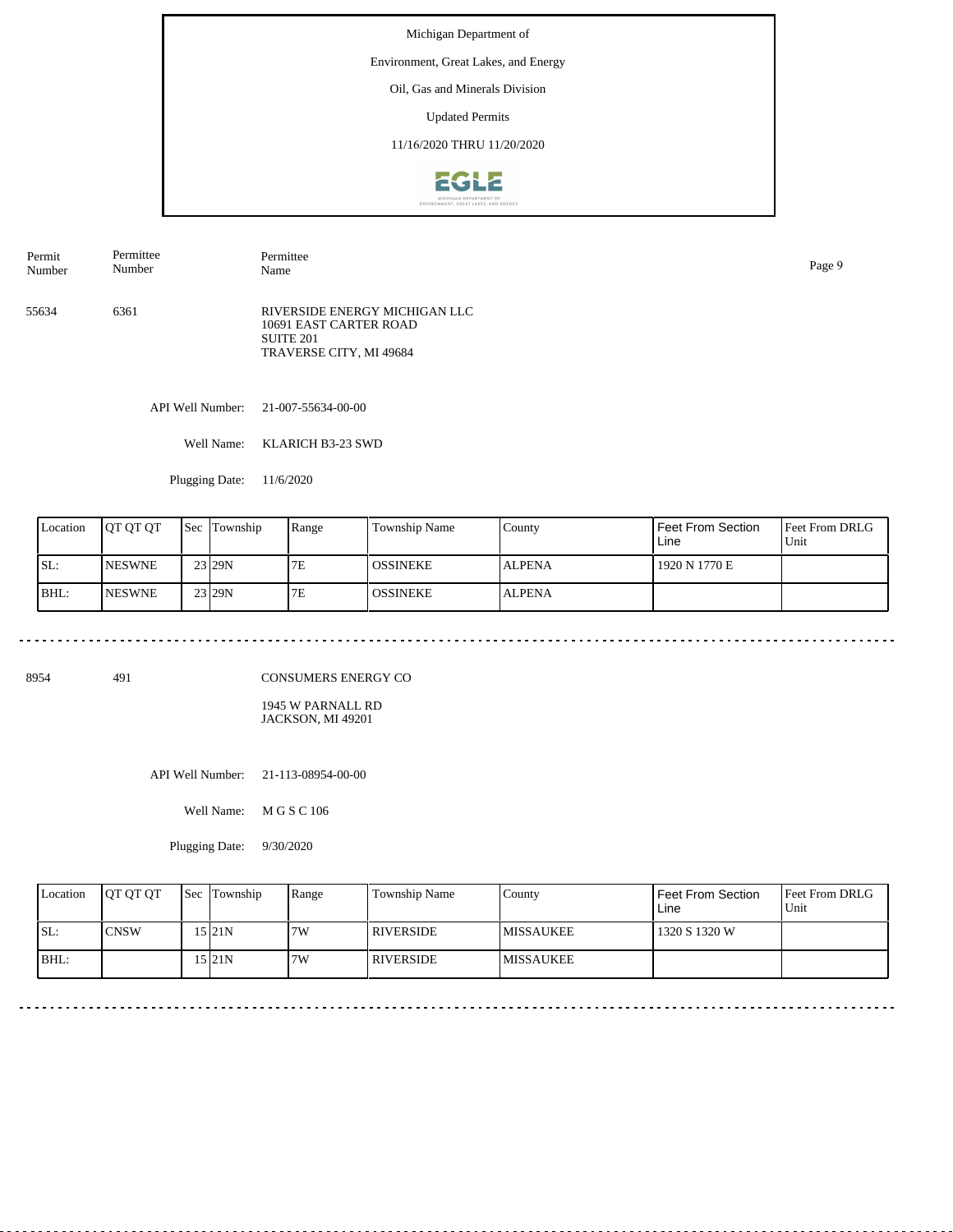Environment, Great Lakes, and Energy

Oil, Gas and Minerals Division

Updated Permits

11/16/2020 THRU 11/20/2020



| Permit<br>Number | Permittee<br>Number                        |     |                  | Permittee<br>Name                                   |                           |                           |                                  |                     |  |  |  |
|------------------|--------------------------------------------|-----|------------------|-----------------------------------------------------|---------------------------|---------------------------|----------------------------------|---------------------|--|--|--|
|                  | <b>APPLICATIONS TO CHANGE WELL STATUS:</b> |     |                  |                                                     |                           |                           |                                  |                     |  |  |  |
| 61413            | 104                                        |     |                  | <b>WEST BAY EXPLORATION</b><br><b>COMPANY</b>       |                           |                           |                                  |                     |  |  |  |
|                  |                                            |     |                  | 13685 S WEST BAYSHORE DR<br>TRAVERSE CITY, MI 49684 |                           |                           |                                  |                     |  |  |  |
|                  |                                            |     | API Well Number: | 21-035-62010-00-00                                  |                           |                           |                                  |                     |  |  |  |
|                  |                                            |     | Well Name:       |                                                     | STATE GRANT & TAYLOR 1-22 | True Vertical Depth: 3851 |                                  |                     |  |  |  |
|                  |                                            |     | Approval Date:   | 11/17/2020                                          |                           |                           |                                  |                     |  |  |  |
| Location         | QT QT QT                                   | Sec | Township         | Range                                               | Township Name             | County                    | <b>Feet From Section</b><br>Line | Feet From D<br>Unit |  |  |  |
| SL:              | <b>SENWSW</b>                              |     | 22 17N           | 4W                                                  | <b>GRANT</b>              | <b>CLARE</b>              | 1622 S 1159 W                    |                     |  |  |  |
| BHL:             | <b>NESESW</b>                              |     | 22 17N           | 4W                                                  | <b>GRANT</b>              | <b>CLARE</b>              | 904 S 2136 W                     | 904 S 506 E         |  |  |  |

ACOWS to Continue Drilling - Straight Hole

Proposed Rework: ACOWS to Continue Drilling - Straight Hole Comment: ACOWS to deepen well by 75' within the Dundee expires on 11/17/21 Comment:

Feet From DRLG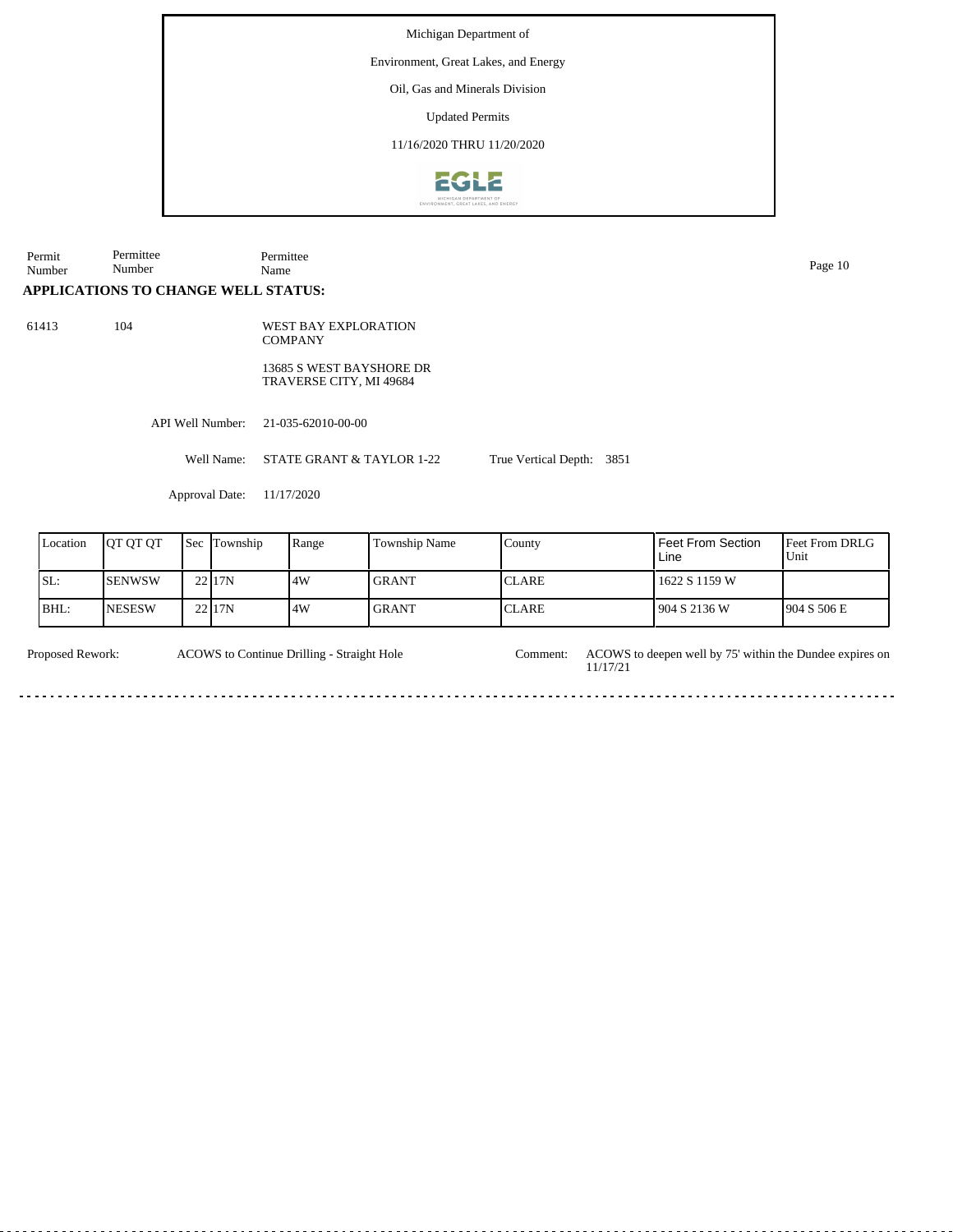Environment, Great Lakes, and Energy

Oil, Gas and Minerals Division

Updated Permits

11/16/2020 THRU 11/20/2020



Permit Number Permittee Number Permittee Name Page 11

# **RECORD OF CHANGE OF WELL STATUS:**

491

| 12990 |
|-------|
|-------|

CONSUMERS ENERGY CO

1945 W PARNALL RD JACKSON, MI 49201

API Well Number: 21-035-12990-00-00

Well Name: MICHIGAN GAS STORAGE CO 243

Change Date: 2/16/2018

| Location | <b>OT OT OT</b> | <b>Sec</b> | Township           | Range | Township Name | County        | Feet From Section<br>Line | <b>Feet From DRLG</b><br>'Unit |
|----------|-----------------|------------|--------------------|-------|---------------|---------------|---------------------------|--------------------------------|
| ISL:     | ICNNWNW         |            | 17 <sub>120N</sub> | 5W    | l summerfield | <b>ICLARE</b> | 1 660 N 660 W             |                                |
| BHL:     | lCNNWNW         |            | 17 20N             | 5W    | SUMMERFIELD   | <b>ICLARE</b> | 660 N 660 W               |                                |

service.

 $- - - -$ 

Proposed Rework: Reworked to Underreamed Open Hole Comment: Reworked to clean well, log, underream, and return well to Reworked to Underreamed Open Hole

12996 491

CONSUMERS ENERGY CO

1945 W PARNALL RD JACKSON, MI 49201

API Well Number: 21-035-12996-00-00

Well Name: MICHIGAN GAS STORAGE CO 251

Change Date: 10/1/2018

| Location | <b>IOT OT OT</b> | <b>Sec Township</b> | Range | Township Name      | Countv        | <b>Feet From Section</b><br>Line | <b>Feet From DRLG</b><br>Unit |
|----------|------------------|---------------------|-------|--------------------|---------------|----------------------------------|-------------------------------|
| ISL:     | <b>ICNSWNW</b>   | 6 20N               | .5W   | l summerfield-     | <b>ICLARE</b> | 1660 S 660 W                     |                               |
| BHL:     | <b>ICNSWNW</b>   | 6 20N               | .5W   | <b>SUMMERFIELD</b> | <b>ICLARE</b> | 1660 S 660 W                     |                               |

Reworked to Underreamed Open Hole

Proposed Rework: Reworked to Underreamed Open Hole Comment: Reworked to clean well, log, underream, and return well to service.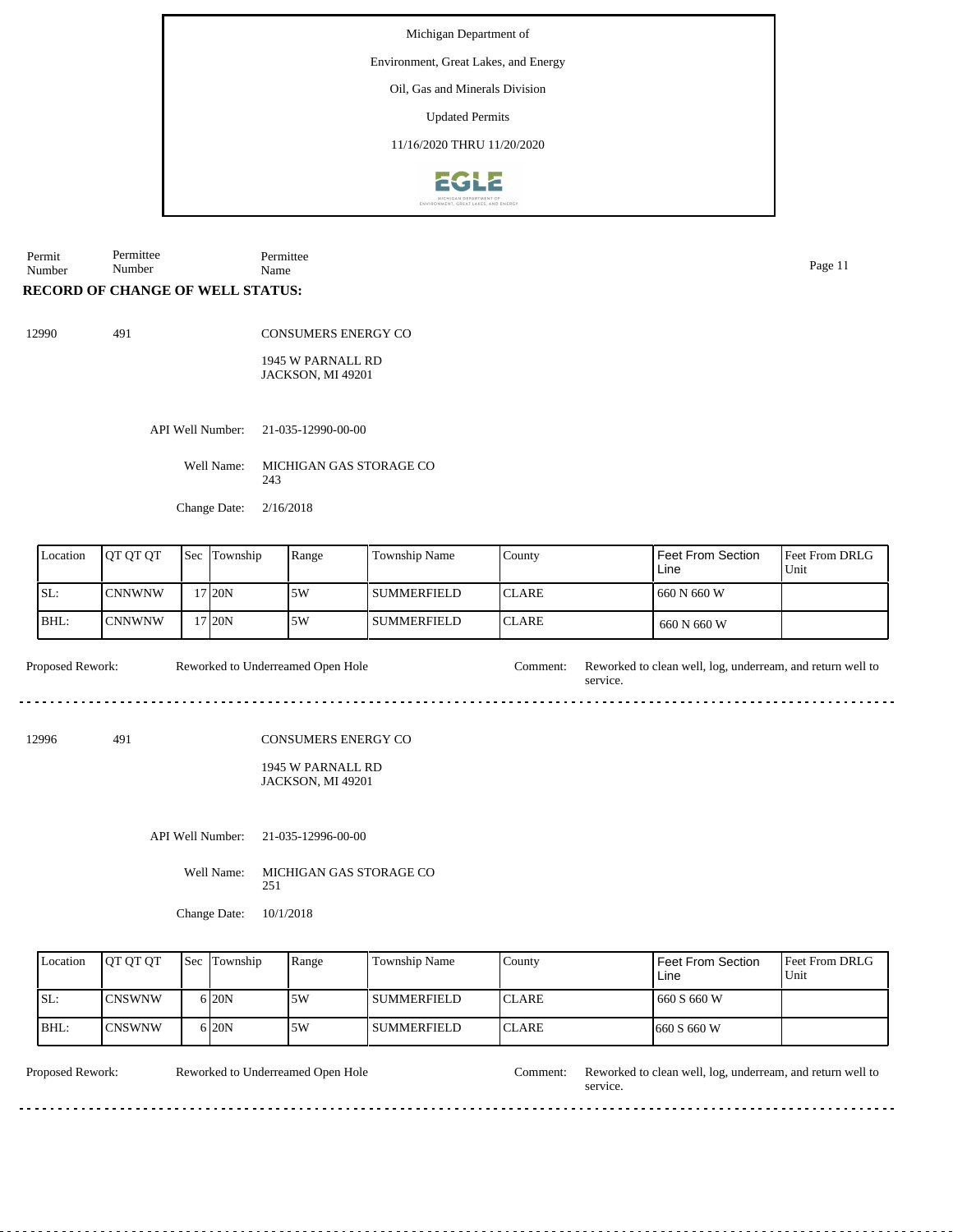## Environment, Great Lakes, and Energy

Oil, Gas and Minerals Division

Updated Permits

11/16/2020 THRU 11/20/2020



| Permittee<br>Permit<br>Number<br>Number |                  | Permittee<br>Name                             | Page 12 |
|-----------------------------------------|------------------|-----------------------------------------------|---------|
| 13099                                   | 491              | <b>CONSUMERS ENERGY CO</b>                    |         |
|                                         |                  | 1945 W PARNALL RD<br><b>JACKSON, MI 49201</b> |         |
|                                         | API Well Number: | 21-035-13099-00-00                            |         |
|                                         | Well Name:       | MICHIGAN GAS STORAGE CO<br>263                |         |
|                                         | Change Date:     | 1/22/2018                                     |         |

| Location | <b>JOT OT OT</b> | <b>Sec</b> | Township           | Range | Township Name      | County        | Feet From Section<br>Line | <b>Feet From DRLG</b><br>Unit |
|----------|------------------|------------|--------------------|-------|--------------------|---------------|---------------------------|-------------------------------|
| ISL:     | <b>ICNSWNE</b>   |            | 2 <sub>120</sub> N | 16W   | WINTERFIELD        | <b>ICLARE</b> | 660 S 660 W               |                               |
| BHL:     | <b>CNSWNE</b>    |            | 2 <sub>20</sub> N  | 16W   | <b>WINTERFIELD</b> | <b>ICLARE</b> | 660 S 660 W               |                               |

Proposed Rework: Reworked to Underreamed Open Hole Comment: Reworked to clean well, log, underrream, and return well to Reworked to Underreamed Open Hole service.  $- - -$ 

13142 491

#### CONSUMERS ENERGY CO

1945 W PARNALL RD JACKSON, MI 49201

API Well Number: 21-113-13142-00-00

Well Name: MICHIGAN GAS STORAGE CO 269

Change Date: 5/24/2018

| Location | <b>IOT OT OT</b> | <b>Sec</b> Township | Range | Township Name | County            | <b>Feet From Section</b><br>Line | <b>Feet From DRLG</b><br>Unit |
|----------|------------------|---------------------|-------|---------------|-------------------|----------------------------------|-------------------------------|
| SL:      | <b>CNNWSW</b>    | 35 21N              | 16W   | l CLAM UNION  | <b>IMISSAUKEE</b> | 660 N 660 W                      |                               |
| BHL:     | ICNNWSW          | 35 21N              | 16W   | I CLAM UNION- | <b>IMISSAUKEE</b> | 660 N 660 W                      |                               |

. . . . . . . . . . .

Reworked to Underreamed Open Hole

<u>odobodob</u>

Proposed Rework: Reworked to Underreamed Open Hole Comment: Reworked to clen well, log, underream, and return well to service.

dia a a a a

 $\frac{1}{2}$  .  $\frac{1}{2}$  .  $\frac{1}{2}$  .  $\frac{1}{2}$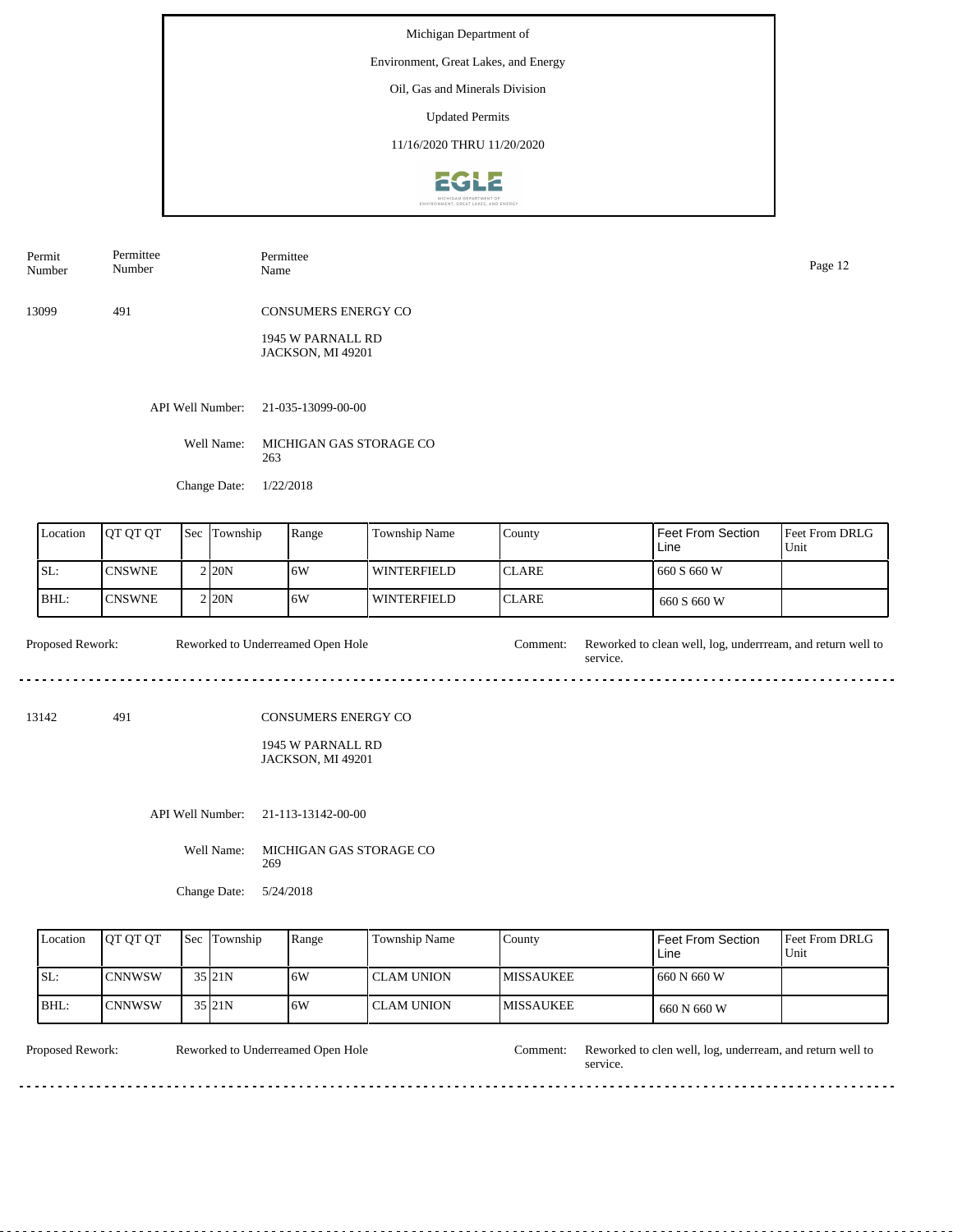## Environment, Great Lakes, and Energy

Oil, Gas and Minerals Division

Updated Permits

11/16/2020 THRU 11/20/2020



| Permit<br>Number | Permittee<br>Number | Permittee<br>Name                      | Page 13 |
|------------------|---------------------|----------------------------------------|---------|
| 13387            | 491                 | <b>CONSUMERS ENERGY CO</b>             |         |
|                  |                     | 1945 W PARNALL RD<br>JACKSON, MI 49201 |         |
|                  |                     | API Well Number: 21-035-13387-00-00    |         |

Well Name: MICHIGAN GAS STORAGE CO 313

Change Date: 11/13/2020

| Location | <b>OT OT OT</b> | <b>Sec Township</b> | Range | Township Name | County        | l Feet From Section<br>Line | <b>Feet From DRLG</b><br>'Unit |
|----------|-----------------|---------------------|-------|---------------|---------------|-----------------------------|--------------------------------|
| SL:      | <b>ICNSESW</b>  | 29 <sub>120</sub> N | 16W   | WINTERFIELD   | <b>ICLARE</b> | 560 S 660 E                 |                                |
| BHL:     | <b>CNSESW</b>   | 29 <sub>120</sub> N | 16W   | l winterfield | <b>ICLARE</b> | 560 S 660 E                 |                                |

| <b>Proposed Rework:</b> | Reworked for Miscellaneous | :omment: | Reworked to clean well, log, underream, perf, run scab liner /<br>patch casing F/ 1245' T/ 1275', and return well to service. |
|-------------------------|----------------------------|----------|-------------------------------------------------------------------------------------------------------------------------------|
|                         |                            |          |                                                                                                                               |

13929 491

#### CONSUMERS ENERGY CO

## 1945 W PARNALL RD JACKSON, MI 49201

API Well Number: 21-035-13929-00-00

Well Name: MICHIGAN GAS STORAGE CO 342

Change Date: 6/1/2018

| Location | <b>IOT OT OT</b> | <b>Sec Township</b> | Range | Township Name  | County        | Feet From Section<br>Line | <b>Feet From DRLG</b><br>Unit |
|----------|------------------|---------------------|-------|----------------|---------------|---------------------------|-------------------------------|
| SL:      | <b>CNSWSE</b>    | 16 I 20 N           | .5W   | I SUMMERFIELD  | <b>ICLARE</b> | 1660 S 660 W              |                               |
| BHL:     | <b>CNSWSE</b>    | 16 I 20 N           | 5W    | l summerfield- | <b>ICLARE</b> | 660 S 660 W               |                               |

. . . . . . . . . . .

Reworked to Underreamed Open Hole

de de dec

Proposed Rework: Reworked to Underreamed Open Hole Comment: Reworked to clean well, log, underream, and return well to service.

 $\sim$   $\sim$   $\sim$ 

 $\overline{a}$  .  $\overline{a}$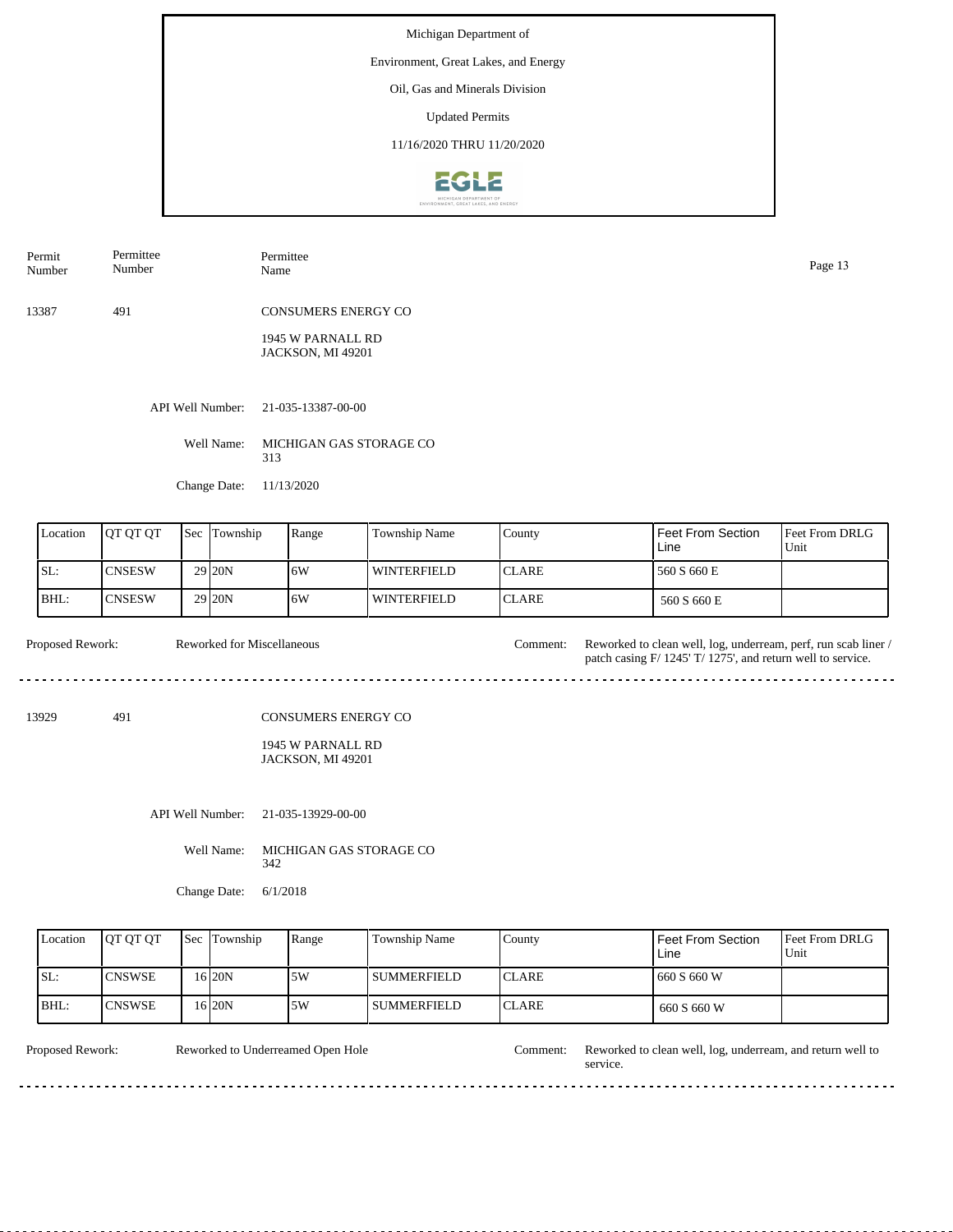## Environment, Great Lakes, and Energy

Oil, Gas and Minerals Division

Updated Permits

11/16/2020 THRU 11/20/2020



| Permit<br>Number | Permittee<br>Number | Permittee<br>Name                      | Page 14 |
|------------------|---------------------|----------------------------------------|---------|
| 13972            | 491                 | <b>CONSUMERS ENERGY CO</b>             |         |
|                  |                     | 1945 W PARNALL RD<br>JACKSON, MI 49201 |         |

API Well Number: 21-035-13972-00-00

Well Name: MICHIGAN GAS STORAGE COMPANY 348

Change Date: 12/21/2018

| Location | <b>IOT OT OT</b> | <b>Sec</b> | Township          | Range | Township Name      | County        | Feet From Section<br>Line | <b>Feet From DRLG</b><br>Unit |
|----------|------------------|------------|-------------------|-------|--------------------|---------------|---------------------------|-------------------------------|
| ISL:     | ICNNWNW          |            | 8 <sub>20</sub> N | 5W    | l summerfield      | <b>ICLARE</b> | 1 660 N 660 W             |                               |
| IBHL:    | CNNWNW           |            | 8 <sub>20</sub> N | 5W    | <b>SUMMERFIELD</b> | <b>ICLARE</b> | 660 N 660 W               |                               |

Proposed Rework: Reworked to Underreamed Open Hole Comment: Reworked to pull tubing, clean well, underream, and return well to service. Reworked to Underreamed Open Hole

13973 491

#### CONSUMERS ENERGY CO

1945 W PARNALL RD JACKSON, MI 49201

API Well Number: 21-035-13973-00-00

Well Name: MICHIGAN GAS STORAGE CO 349

Change Date: 7/11/2018

| Location | <b>IOT OT OT</b> | l Sec | Township          | Range | Township Name | County        | Feet From Section<br>Line | <b>Feet From DRLG</b><br>Unit |
|----------|------------------|-------|-------------------|-------|---------------|---------------|---------------------------|-------------------------------|
| SL:      | <b>CNSWNE</b>    |       | 7120N             | .5W   | l summerfield | <b>ICLARE</b> | 660 S 660 W               |                               |
| BHL:     | <b>ICNSWNE</b>   |       | 7 <sub>20</sub> N | .5W   | l summerfield | <b>ICLARE</b> | 660 S 660 W               |                               |

<u>. . . . . . . . . . .</u>

Reworked to Underreamed Open Hole

<u>odobodob</u>

Proposed Rework: Reworked to Underreamed Open Hole Comment: Reworked to clean well, log, underream, and return well to service.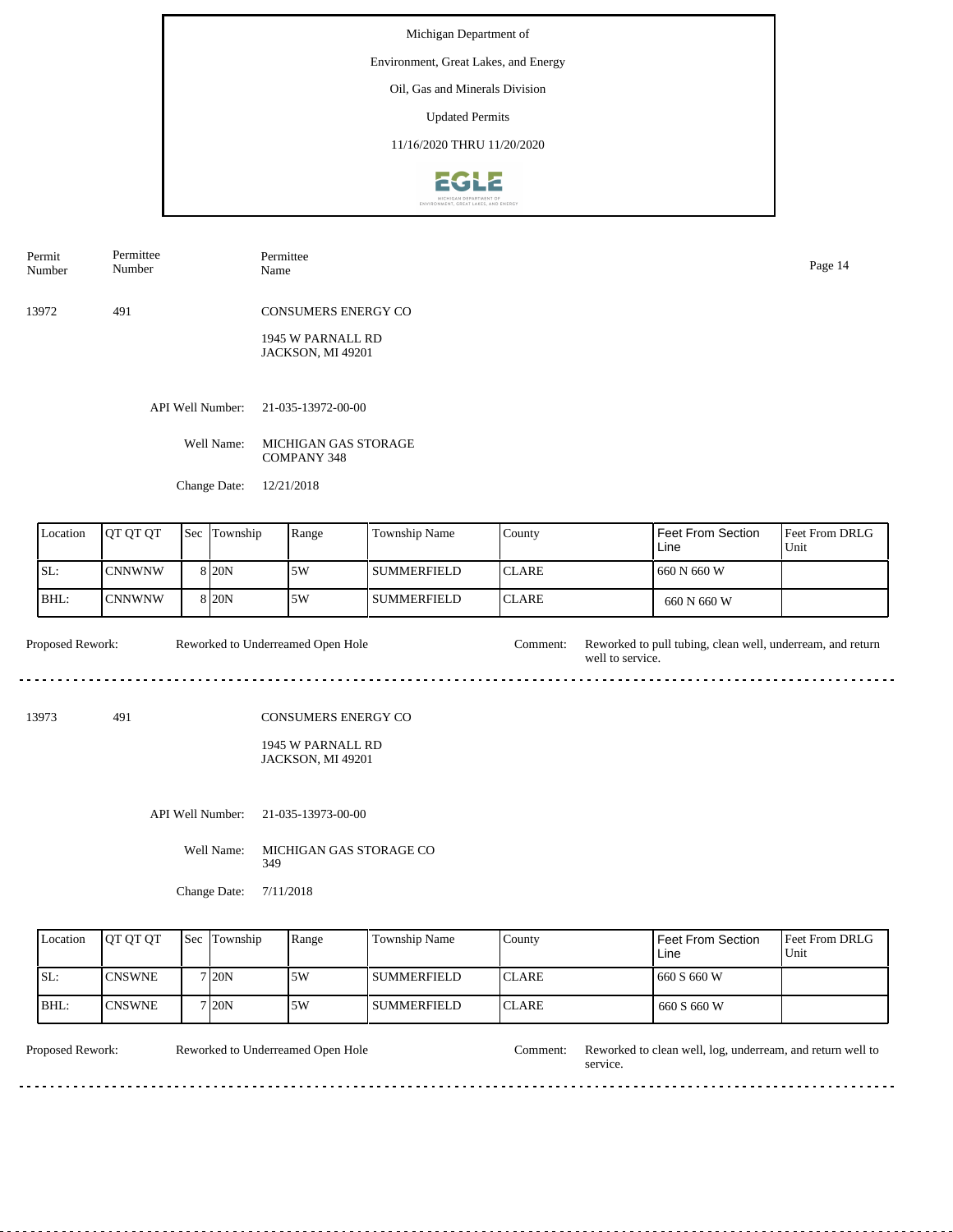## Environment, Great Lakes, and Energy

Oil, Gas and Minerals Division

Updated Permits

11/16/2020 THRU 11/20/2020



| Permit<br>Number | Permittee<br>Number | Permittee<br>Name                      | Page 15 |
|------------------|---------------------|----------------------------------------|---------|
| 13974            | 491                 | <b>CONSUMERS ENERGY CO</b>             |         |
|                  |                     | 1945 W PARNALL RD<br>JACKSON, MI 49201 |         |
|                  | API Well Number:    | 21-035-13974-00-00                     |         |
|                  | Well Name:          | MICHIGAN GAS STORAGE CO<br>350         |         |
|                  | Change Date:        | 10/18/2018                             |         |
|                  |                     |                                        |         |

| Location | <b>IOT OT OT</b> | $\text{Sec}$ | <b>Township</b>   | Range | <b>Township Name</b> | County        | Feet From Section<br>Line | <b>Feet From DRLG</b><br>Unit |
|----------|------------------|--------------|-------------------|-------|----------------------|---------------|---------------------------|-------------------------------|
| SL:      | <b>CNSESE</b>    |              | 6 <sub>20</sub> N | 5W    | l summerfield        | <b>ICLARE</b> | 660 S 660 E               |                               |
| IBHL:    | <b>CNSESE</b>    |              | 6 <sub>20</sub> N | 5W    | l summerfield        | <b>ICLARE</b> | 660 S 660 E               |                               |

Proposed Rework: Reworked to Underreamed Open Hole Comment: Reworked to clean well, log, underream, and return well to Reworked to Underreamed Open Hole service. . . . .

14000 491

#### CONSUMERS ENERGY CO

1945 W PARNALL RD JACKSON, MI 49201

API Well Number: 21-035-14000-00-00

Well Name: MICHIGAN GAS STORAGE CO 361

Change Date: 9/12/2018

| Location | <b>OT OT OT</b> | <b>Sec</b> Township | Range | Township Name      | County        | <b>Feet From Section</b><br>Line | <b>Feet From DRLG</b><br>Unit |
|----------|-----------------|---------------------|-------|--------------------|---------------|----------------------------------|-------------------------------|
| SL:      | <b>CNNENW</b>   | 2 <sub>20</sub> N   | 16W   | l winterfield      | <b>ICLARE</b> | 1660 N 660 E                     |                               |
| BHL:     | <b>ICNNENW</b>  | 2120N               | 16W   | <b>WINTERFIELD</b> | <b>ICLARE</b> | 1660 N 660 E                     |                               |

Reworked to Underreamed Open Hole

<u>o dio dio dio d</u>

Proposed Rework: Reworked to Underreamed Open Hole Comment: Reworked to clean well, log, underream, and return well to service.

 $\overline{a}$  .  $\overline{a}$ 

 $\ddotsc$  $\frac{1}{2}$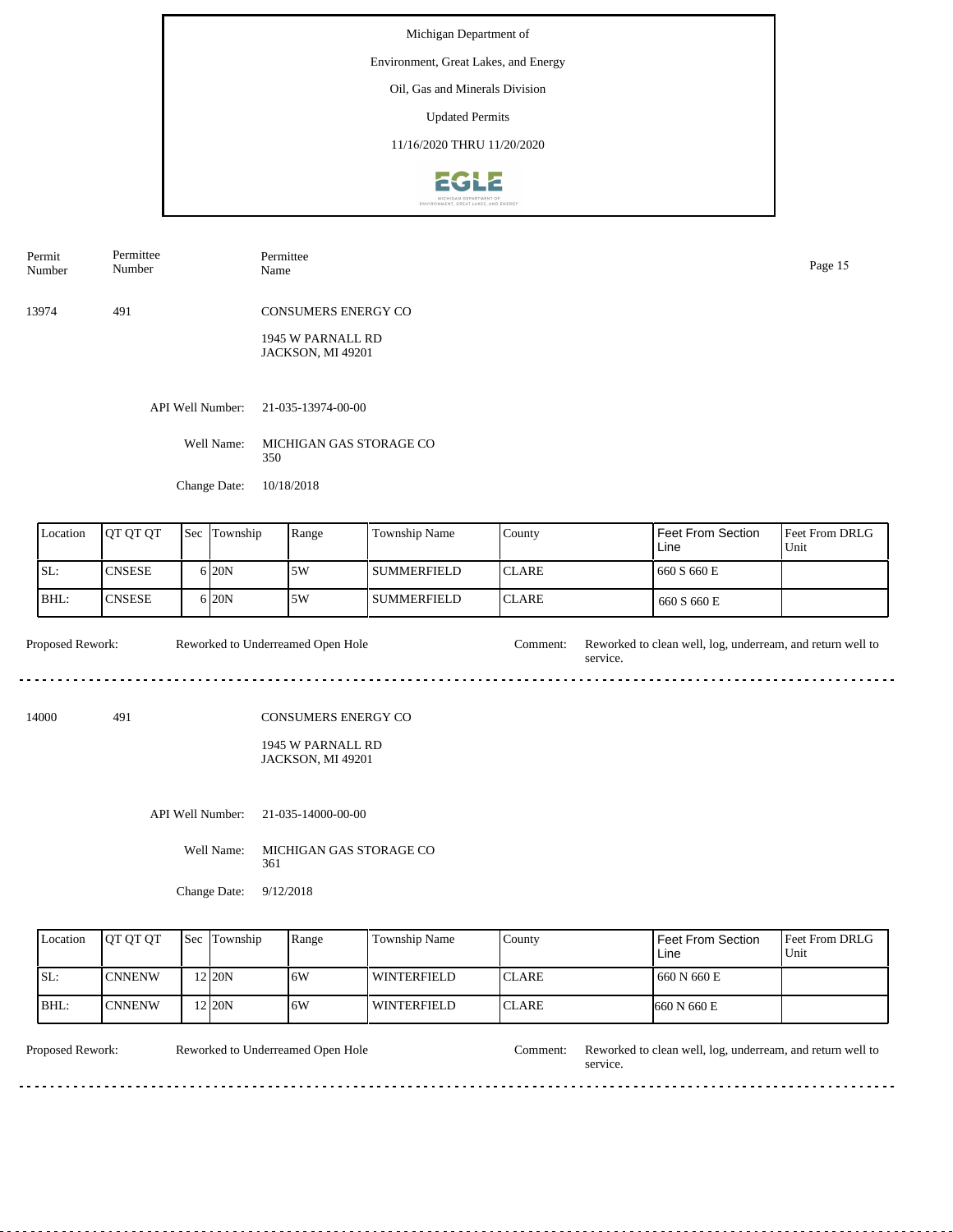## Environment, Great Lakes, and Energy

Oil, Gas and Minerals Division

Updated Permits

11/16/2020 THRU 11/20/2020



| Permittee<br>Permit<br>Number<br>Number |              | Permittee<br>Name                             | Page 16 |
|-----------------------------------------|--------------|-----------------------------------------------|---------|
| 14021                                   | 491          | <b>CONSUMERS ENERGY CO</b>                    |         |
|                                         |              | 1945 W PARNALL RD<br><b>JACKSON, MI 49201</b> |         |
|                                         |              | API Well Number: 21-035-14021-00-00           |         |
|                                         | Well Name:   | MICHIGAN GAS STORAGE CO<br>360                |         |
|                                         | Change Date: | 9/18/2018                                     |         |

| Location | <b>OT OT OT</b> | <b>Sec</b> Township | Range | Township Name | County        | l Feet From Section<br>Line | <b>Feet From DRLG</b><br>Unit |
|----------|-----------------|---------------------|-------|---------------|---------------|-----------------------------|-------------------------------|
| ISL:     | ICNSWSW         | . 120N              | 6W    | WINTERFIELD   | <b>ICLARE</b> | 660 S 660 W                 |                               |
| IBHL:    | <b>ICNSWSW</b>  | 120N                | 16W   | WINTERFIELD   | <b>ICLARE</b> | 660 S 660 W                 |                               |

Proposed Rework: Reworked to Underreamed Open Hole Comment: Reworked to clean well, log, underream, and return well to service. Reworked to Underreamed Open Hole

14022 491

Permit

## CONSUMERS ENERGY CO

1945 W PARNALL RD JACKSON, MI 49201

API Well Number: 21-035-14022-00-00

Well Name: MICHIGAN GAS STORAGE CO 362

Change Date: 7/31/2018

| Location | <b>IOT OT OT</b> | <b>Sec</b> Township | Range | Township Name | County        | Feet From Section<br>Line | <b>Feet From DRLG</b><br>Unit |
|----------|------------------|---------------------|-------|---------------|---------------|---------------------------|-------------------------------|
| SL:      | <b>CNNWNW</b>    | $2$ 20N             | 16W   | l winterfield | <b>ICLARE</b> | 660 N 660 W               |                               |
| BHL:     | ICNNWNW          | 2 <sub>120</sub> N  | 16W   | l winterfield | <b>ICLARE</b> | 660 N 660 W               |                               |

<u>. . . . . . . . .</u>

Reworked to Underreamed Open Hole

<u>o dio dio dio d</u>

Proposed Rework: Reworked to Underreamed Open Hole Comment: Reworked to clean well, log, underream, and return well to service.

 $\overline{a}$  .  $\overline{a}$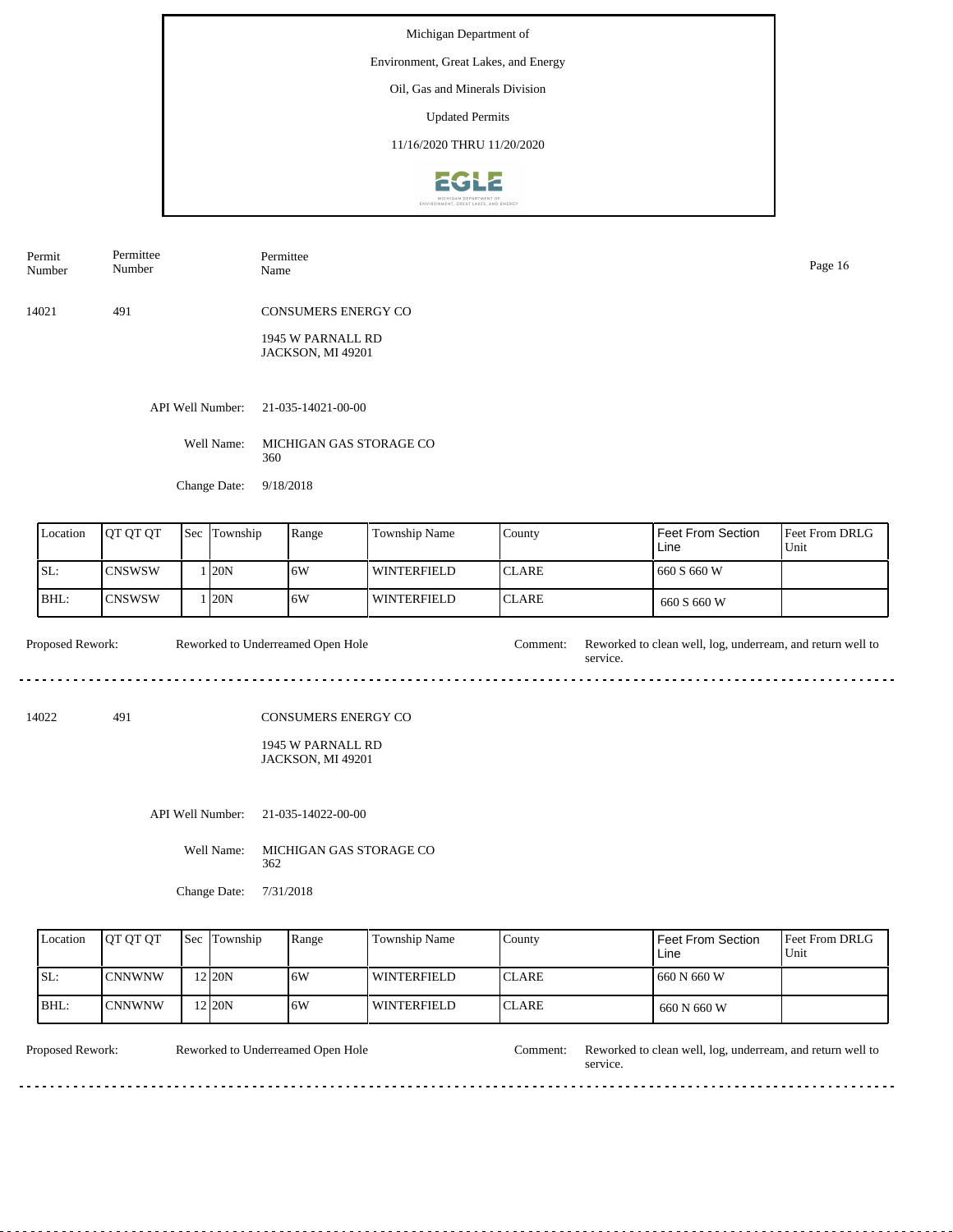## Environment, Great Lakes, and Energy

Oil, Gas and Minerals Division

Updated Permits

11/16/2020 THRU 11/20/2020



| Permit<br>Number | Permittee<br>Number | Permittee<br>Name                      | Page 17 |
|------------------|---------------------|----------------------------------------|---------|
| 14059            | 491                 | <b>CONSUMERS ENERGY CO</b>             |         |
|                  |                     | 1945 W PARNALL RD<br>JACKSON, MI 49201 |         |
|                  | API Well Number:    | 21-035-14059-00-00                     |         |
|                  | Well Name:          | MICHIGAN GAS STORAGE CO                |         |

Change Date: 7/16/2018

366

| Location | IOT OT OT      | 'Sec | Township           | Range | <b>Township Name</b> | County        | l Feet From Section<br>Line | <b>Feet From DRLG</b><br>Unit |
|----------|----------------|------|--------------------|-------|----------------------|---------------|-----------------------------|-------------------------------|
| SL:      | <b>ISWNENW</b> |      | 2120N              | 16W   | WINTERFIELD          | <b>ICLARE</b> | 2080 S 660 E                |                               |
| BHL:     | <b>ISWNENW</b> |      | 2 <sub>120</sub> N | 16W   | WINTERFIELD          | <b>ICLARE</b> | 2080 S 660 E                |                               |

Proposed Rework: Reworked to Underreamed Open Hole Comment: Reworked to clean well, log, underream, and return well to service. Reworked to Underreamed Open Hole

14180 491

#### CONSUMERS ENERGY CO

1945 W PARNALL RD JACKSON, MI 49201

API Well Number: 21-035-14180-00-00

Well Name: MICHIGAN GAS STORAGE CO 387

Change Date: 10/16/2018

| Location | <b>IOT OT OT</b> | <b>Sec Township</b> | Range | Township Name      | County        | Feet From Section<br>Line | <b>Feet From DRLG</b><br>Unit |
|----------|------------------|---------------------|-------|--------------------|---------------|---------------------------|-------------------------------|
| ISL:     | <b>CNSENE</b>    | 120N                | 16W   | <b>WINTERFIELD</b> | <b>ICLARE</b> | 660 S 660 E               |                               |
| BHL:     | <b>ICNSENE</b>   | 120N                | ا 6W  | l winterfield      | <b>ICLARE</b> | 660 S 660 E               |                               |

 $\ddotsc$  $\frac{1}{2}$ 

Reworked to Underreamed Open Hole

dia a a a a

Proposed Rework: Reworked to Underreamed Open Hole Comment: Reworked to clean well, log, underream, and return well to service.

 $\overline{a}$  .  $\overline{a}$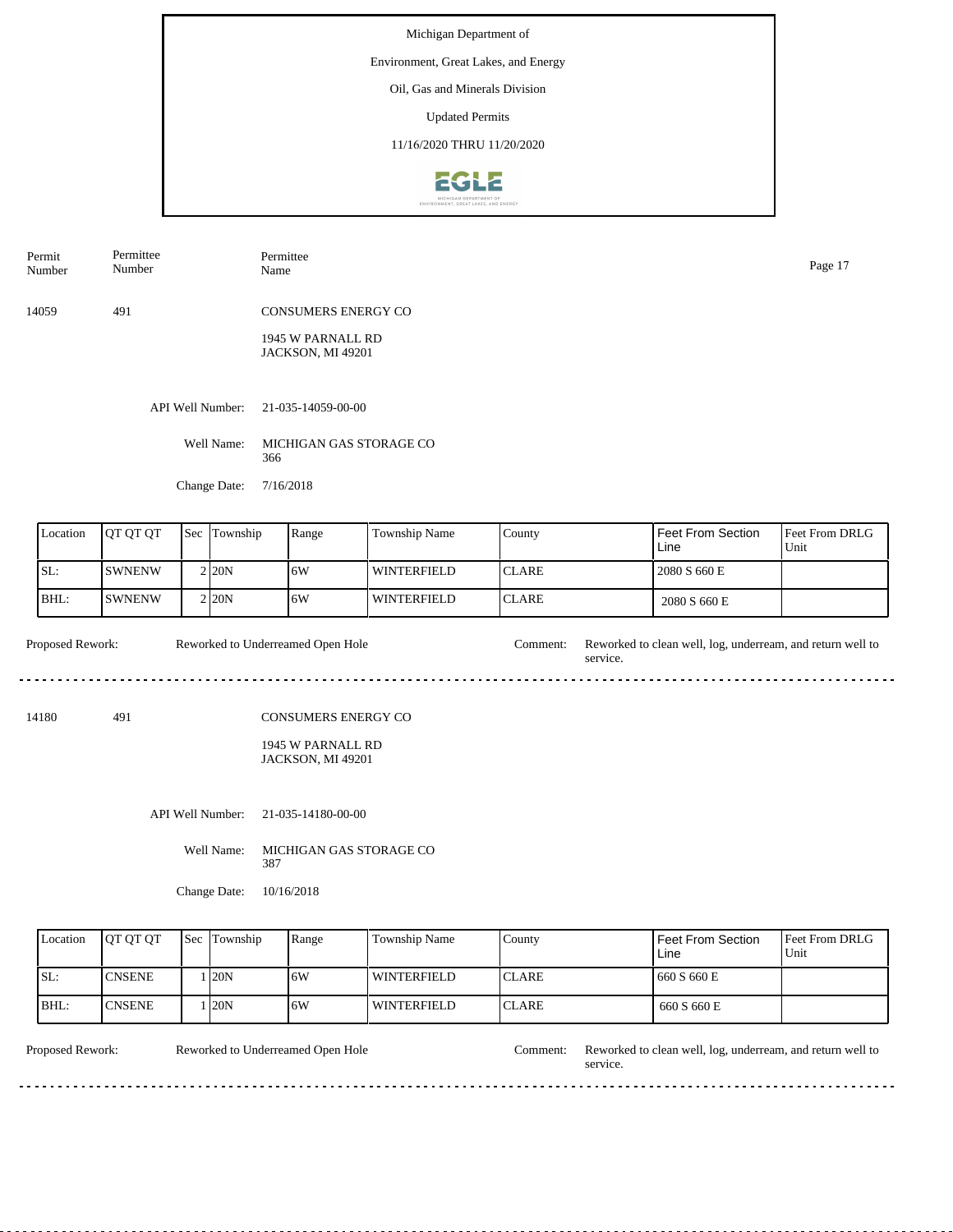## Environment, Great Lakes, and Energy

Oil, Gas and Minerals Division

Updated Permits

11/16/2020 THRU 11/20/2020



| Permittee<br>Permit<br>Number<br>Number |            | Permittee<br>Name                      |  |  |  |
|-----------------------------------------|------------|----------------------------------------|--|--|--|
| 14872                                   | 491        | <b>CONSUMERS ENERGY CO</b>             |  |  |  |
|                                         |            | 1945 W PARNALL RD<br>JACKSON, MI 49201 |  |  |  |
|                                         |            | API Well Number: 21-035-14872-00-00    |  |  |  |
|                                         | Well Name: | <b>MGSC 407</b>                        |  |  |  |

Change Date: 5/24/2018

| Location | <b>IOT OT OT</b> | <b>Sec</b> Township | Range | <b>Township Name</b> | County        | Feet From Section<br>Line | <b>Feet From DRLG</b><br>Unit |
|----------|------------------|---------------------|-------|----------------------|---------------|---------------------------|-------------------------------|
| SL:      | <b>CNNENE</b>    | 7120N               | 5W    | <b>SUMMERFIELD</b>   | <b>ICLARE</b> | 660 N 660 E               |                               |
| BHL:     | <b>CNNENE</b>    | 7120N               | 5W    | <b>I SUMMERFIELD</b> | <b>ICLARE</b> | 660 N 660 E               |                               |

Proposed Rework: Reworked to Underreamed Open Hole Comment: Reworked to clean well, log, underream, and return well to Reworked to Underreamed Open Hole service. 

14922 491

CONSUMERS ENERGY CO

1945 W PARNALL RD JACKSON, MI 49201

API Well Number: 21-035-14922-00-00

Well Name: MICH GAS STORAGE 416

Change Date: 12/21/2018

| Location | <b>IOT OT OT</b> | <b>Sec</b> Township | Range | Township Name      | County        | Feet From Section<br>Line | <b>IFeet From DRLG</b><br>Unit |
|----------|------------------|---------------------|-------|--------------------|---------------|---------------------------|--------------------------------|
| ISL:     | <b>ICNSWNE</b>   | 17 20N              | .5W   | I SUMMERFIELD      | <b>ICLARE</b> | 1660 S 660 W              |                                |
| IBHL:    | <b>ICNSWNE</b>   | '7120N              | .5W   | <b>SUMMERFIELD</b> | <b>ICLARE</b> | 660 S 660 W               |                                |

<u>. . . . . . . . .</u>

Reworked to Underreamed Open Hole

Proposed Rework: Reworked to Underreamed Open Hole Comment: Reworked to clean well, log, underream, and return well to service.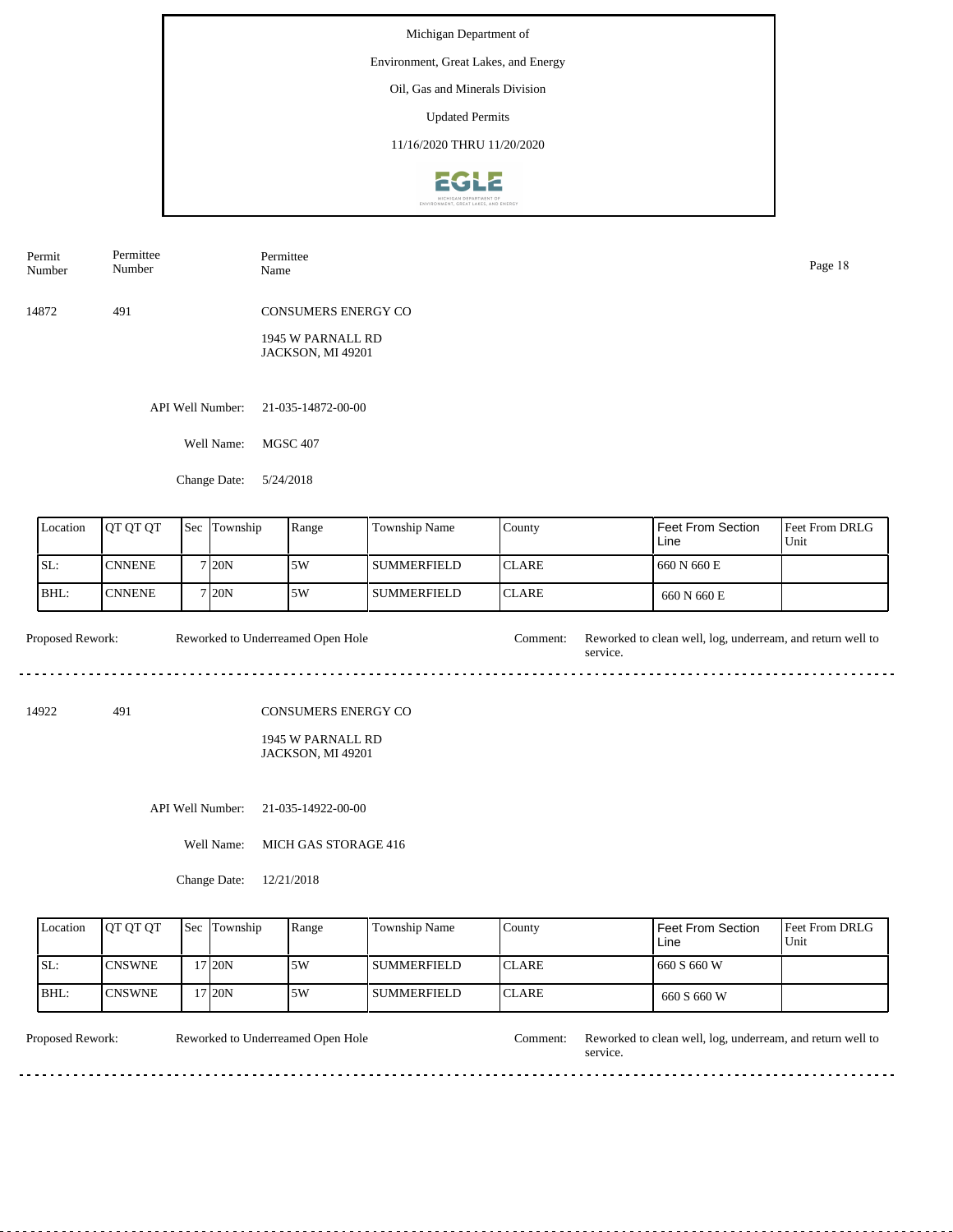## Environment, Great Lakes, and Energy

Oil, Gas and Minerals Division

Updated Permits

11/16/2020 THRU 11/20/2020



| Permit<br>Number | Permittee<br>Number | Permittee<br>Name                      | Page 19 |
|------------------|---------------------|----------------------------------------|---------|
| 15156            | 491                 | <b>CONSUMERS ENERGY CO</b>             |         |
|                  |                     | 1945 W PARNALL RD<br>JACKSON, MI 49201 |         |
|                  |                     | API Well Number: 21-113-15156-00-00    |         |
|                  | Well Name:          | M G S C 425                            |         |

Change Date: 11/13/2020

| Location | <b>OT OT OT</b> | <b>Sec Township</b> | Range | <b>Township Name</b> | County            | Feet From Section<br>Line | <b>Feet From DRLG</b><br>Unit |
|----------|-----------------|---------------------|-------|----------------------|-------------------|---------------------------|-------------------------------|
| ISL:     | <b>CNNWSE</b>   | $34$ $21N$          | 16W   | I CLAM UNION-        | <b>IMISSAUKEE</b> | 660 N 660 W               |                               |
| BHL:     | <b>CNNWSE</b>   | $34$ $21N$          | 16W   | I CLAM UNION-        | <b>IMISSAUKEE</b> | 660 N 660 W               |                               |

Proposed Rework: Reworked to Underreamed Open Hole Comment: Reworked to log, underream, perform monitor port work, and Reworked to Underreamed Open Hole return well to service. 

20631 491

CONSUMERS ENERGY CO

#### 1945 W PARNALL RD JACKSON, MI 49201

API Well Number: 21-035-20631-00-00

Well Name: M G S C 931

Change Date: 6/8/2018

| Location | <b>IOT OT OT</b> | <b>Sec</b> Township | Range | Township Name      | County        | Feet From Section<br>Line | <b>Feet From DRLG</b><br>Unit |
|----------|------------------|---------------------|-------|--------------------|---------------|---------------------------|-------------------------------|
| ISL:     | <b>ICNSESE</b>   | 8 <sub>20</sub> N   | 15W   | l summerfield      | <b>ICLARE</b> | 660 S 660 E               |                               |
| BHL:     | <b>ICNSESE</b>   | 8 <sub>20</sub> N   | 15W   | <b>SUMMERFIELD</b> | <b>ICLARE</b> | 660 S 660 E               |                               |

<u>. . . . . . . . .</u>

Reworked to Underreamed Open Hole

Proposed Rework: Reworked to Underreamed Open Hole Comment: Reworked to clean well, log, underream, and return well to service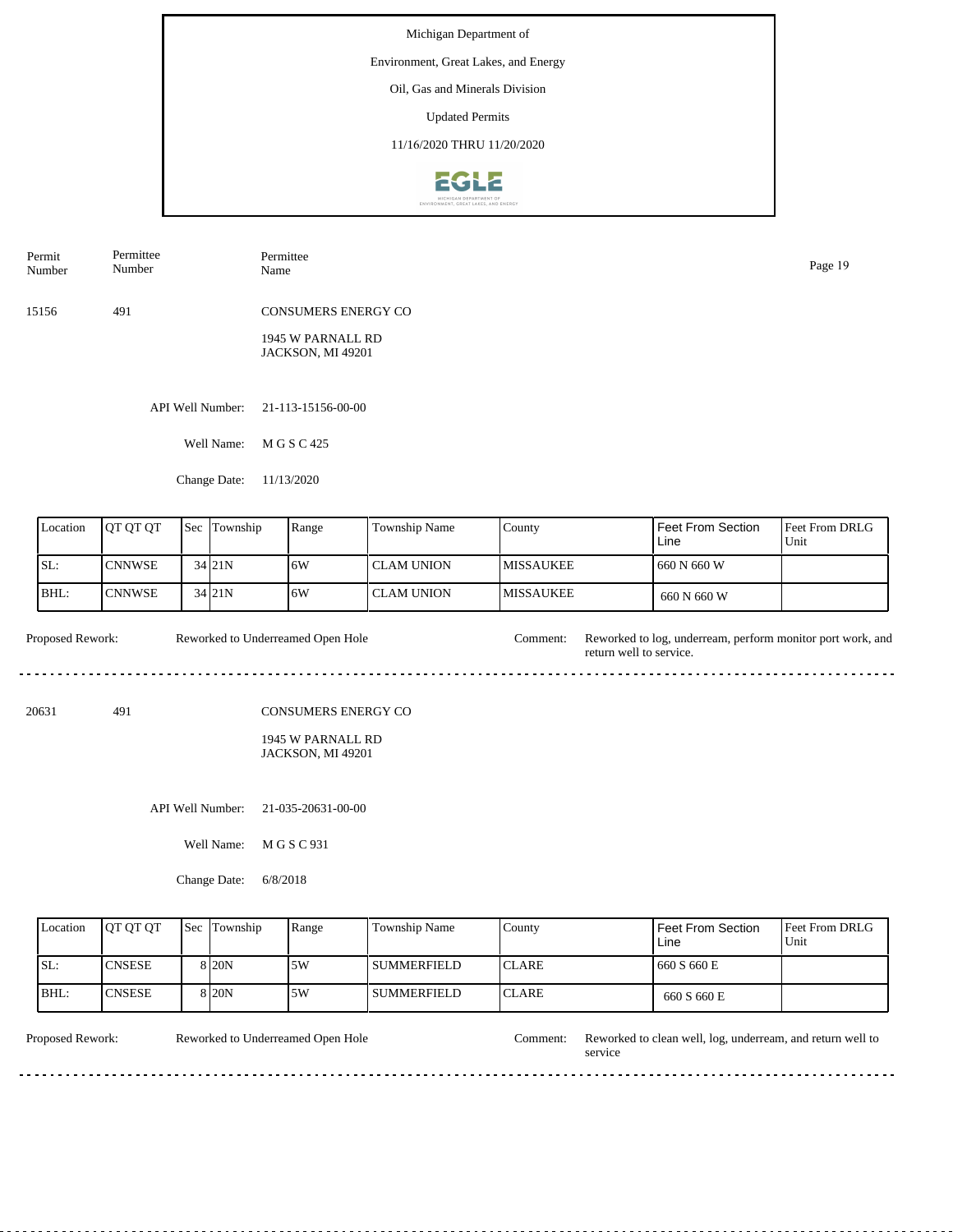## Environment, Great Lakes, and Energy

Oil, Gas and Minerals Division

Updated Permits

11/16/2020 THRU 11/20/2020



| Permit<br>Number | Permittee<br>Number | Permittee<br>Name                      | Page 20 |
|------------------|---------------------|----------------------------------------|---------|
| 20959            | 491                 | <b>CONSUMERS ENERGY CO</b>             |         |
|                  |                     | 1945 W PARNALL RD<br>JACKSON, MI 49201 |         |
|                  |                     | API Well Number: 21-113-20959-00-00    |         |
|                  | Well Name:          | M G S C 935                            |         |

Change Date: 9/20/2018

| Location | <b>IOT OT OT</b> | <b>Sec Township</b> | Range | <b>Township Name</b> | <b>County</b>     | Feet From Section<br>Line | Feet From DRLG<br>Unit |
|----------|------------------|---------------------|-------|----------------------|-------------------|---------------------------|------------------------|
| SL:      | <b>ISESWNE</b>   | 34 <sub>121</sub> N | 6W    | I CLAM UNION-        | <b>IMISSAUKEE</b> | 50 S 1220 W               |                        |
| BHL:     | <b>ISESWNE</b>   | $34$ <sub>21N</sub> | 16W   | I CLAM UNION-        | <b>IMISSAUKEE</b> |                           |                        |

Proposed Rework: Reworked to Underreamed Open Hole Comment: Reworked to clean well, log, underream, and return well to Reworked to Underreamed Open Hole service. 

20962 491

CONSUMERS ENERGY CO

#### 1945 W PARNALL RD JACKSON, MI 49201

API Well Number: 21-035-20962-00-00

Well Name: M G S C 938

Change Date: 10/2/2018

| Location | <b>OT OT OT</b> | <b>Sec</b> Township | Range | Township Name      | County        | Feet From Section<br>Line | <b>Feet From DRLG</b><br>Unit |
|----------|-----------------|---------------------|-------|--------------------|---------------|---------------------------|-------------------------------|
| ISL:     | <b>INENESW</b>  | 120N                | 16W   | <b>WINTERFIELD</b> | <b>ICLARE</b> | 100 N 200 E               |                               |
| BHL:     | <b>INENESW</b>  | 120 <sub>N</sub>    | 16W   | WINTERFIELD        | <b>ICLARE</b> | 100 N 200 E               |                               |

<u>. . . . . . . . .</u>

Reworked to Underreamed Open Hole

Proposed Rework: Reworked to Underreamed Open Hole Comment: Reworked to clean well, log, underream, and return well to service.

 $\sim$   $\sim$   $\sim$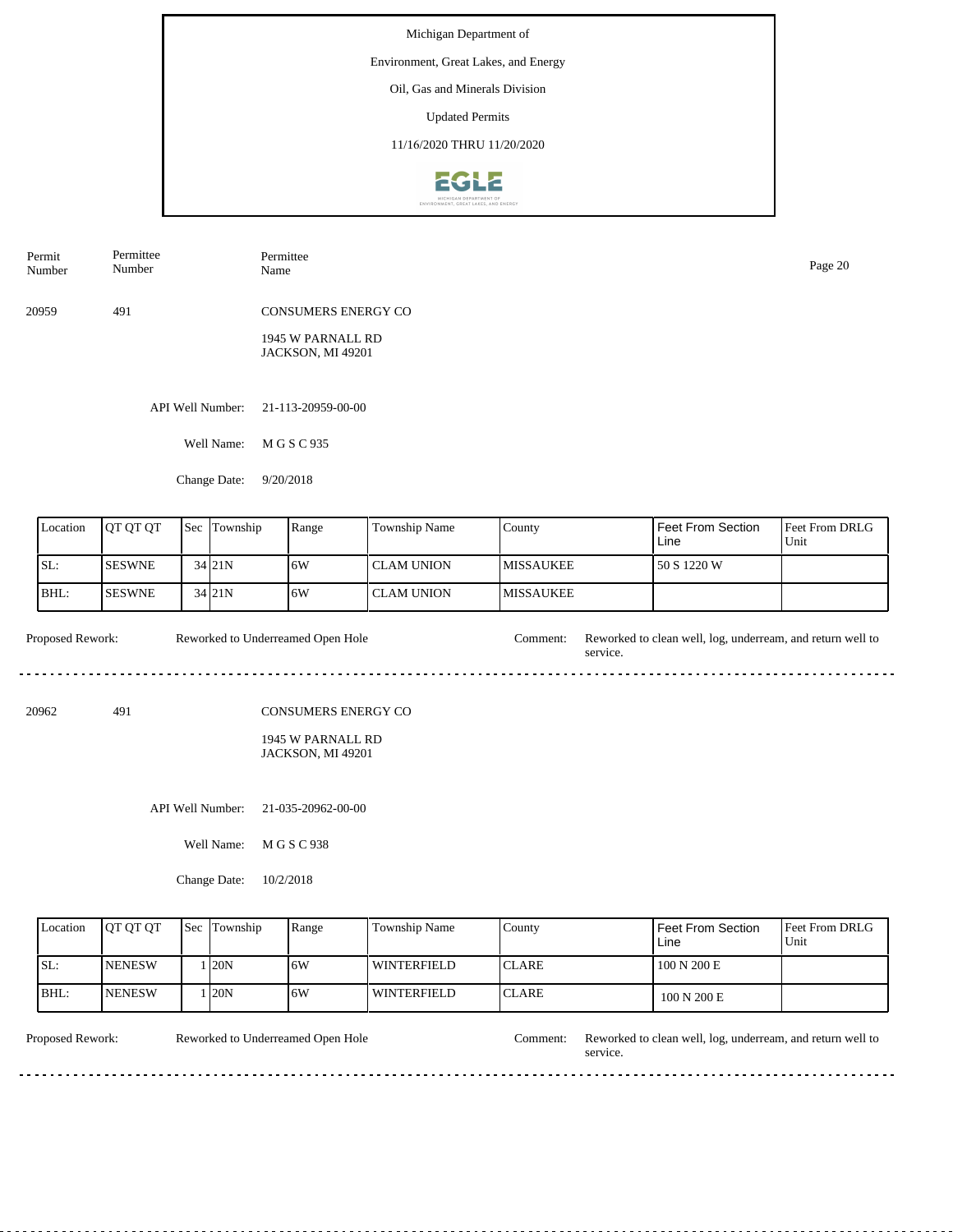#### Environment, Great Lakes, and Energy

Oil, Gas and Minerals Division

Updated Permits

11/16/2020 THRU 11/20/2020



| Permit<br>Number | Permittee<br>Number | Permittee<br>Name                      | Page 21 |
|------------------|---------------------|----------------------------------------|---------|
| 20965            | 491                 | <b>CONSUMERS ENERGY CO</b>             |         |
|                  |                     | 1945 W PARNALL RD<br>JACKSON, MI 49201 |         |
|                  |                     | API Well Number: 21-035-20965-00-00    |         |
|                  | Well Name:          | M G S C 941                            |         |

Change Date: 12/4/2018

| Location | <b>IOT OT OT</b> | <b>Sec Township</b> | Range | <b>Township Name</b> | County        | Feet From Section<br>Line | Feet From DRLG<br>Unit |
|----------|------------------|---------------------|-------|----------------------|---------------|---------------------------|------------------------|
| SL:      | <b>SWSESE</b>    | 120N                | 16W   | WINTERFIELD          | <b>ICLARE</b> | 100 S 1220 E              |                        |
| BHL:     | <b>SWSESE</b>    | 120N                | 16W   | <b>WINTERFIELD</b>   | <b>CLARE</b>  | 100 S 1220 E              |                        |

Proposed Rework: Reworked to Underreamed Open Hole Comment: Reworked to clean well, log, underream, and return well to Reworked to Underreamed Open Hole service. 

61338 6418

W B OSBORN OIL AND GAS OPERATIONS LTD 1250 NORTH EAST LOOP 410 SUITE 600 SAN ANTONIO, TX 78209

API Well Number: 21-117-61208-01-00

Well Name: WING 1-23A

Change Date: 2/5/2020

Feet From DRLG Unit 430 N 430 W 2318 S 430 W 2218 S 430 W Feet From Section Line County MONTCALM MONTCALM Location  $QT QT T$  Sec Township Range Township Name SL: BHL: NWNWSW NWNWSW Sec Township 23 11N 23 11N 5W 5W FERRIS FERRIS

True Vertical Depth: 2851

Proposed Rework: Reworked to Continue Drilling - Straight Hole Comment: Reworked to deepen well F/ 2865' T/ 2884'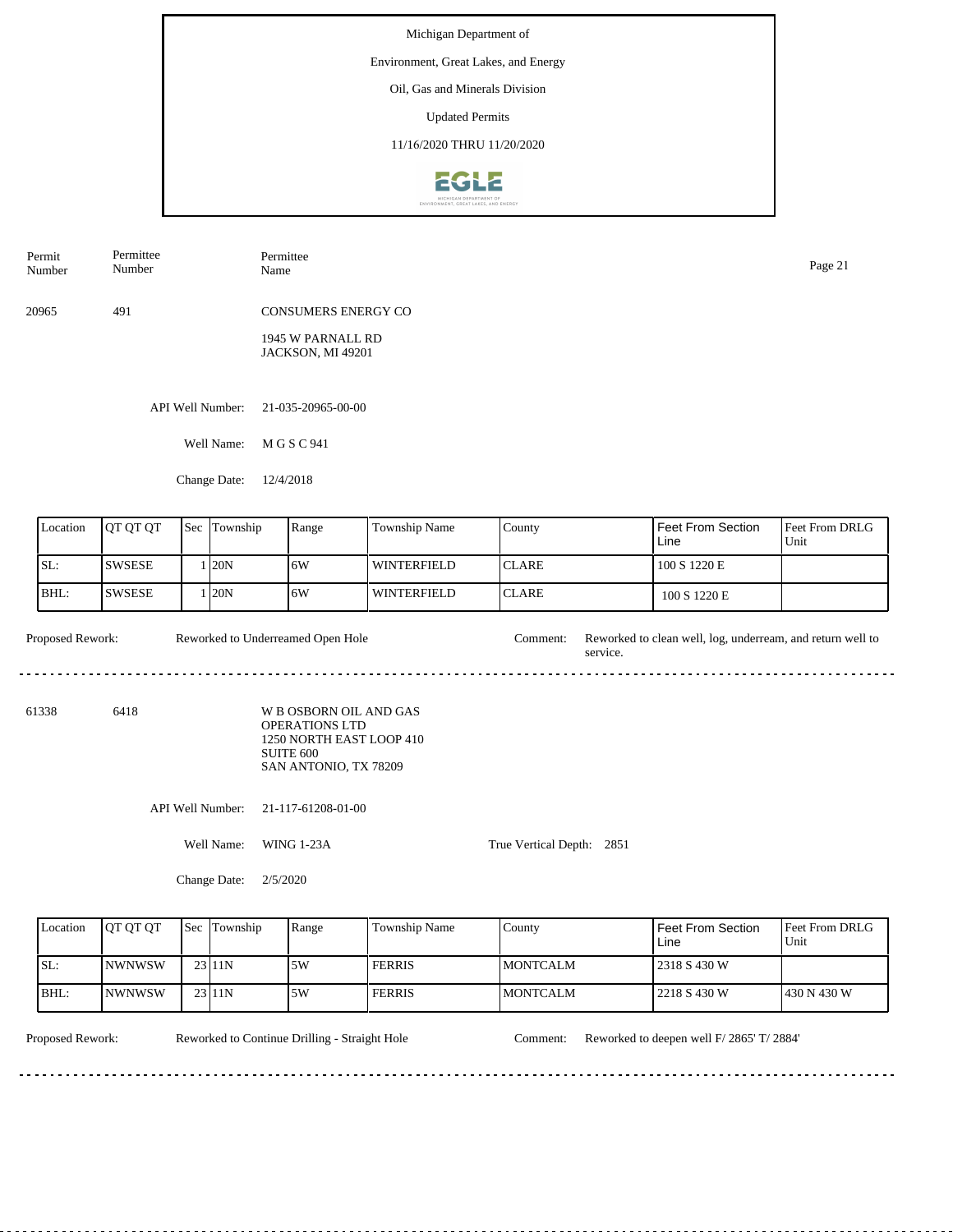Michigan Department of Environment, Great Lakes, and Energy Oil, Gas and Minerals Division Updated Permits 11/16/2020 THRU 11/20/2020EGLE

| Permit<br>Number         | Permittee<br>Number                    |     | Page 22          |                                                                                                                   |               |                           |                                                                                              |                        |  |  |
|--------------------------|----------------------------------------|-----|------------------|-------------------------------------------------------------------------------------------------------------------|---------------|---------------------------|----------------------------------------------------------------------------------------------|------------------------|--|--|
| 61338                    | 6418                                   |     |                  | W B OSBORN OIL AND GAS<br>OPERATIONS LTD<br>1250 NORTH EAST LOOP 410<br><b>SUITE 600</b><br>SAN ANTONIO, TX 78209 |               |                           |                                                                                              |                        |  |  |
|                          |                                        |     | API Well Number: | 21-117-61208-01-00                                                                                                |               |                           |                                                                                              |                        |  |  |
|                          |                                        |     | Well Name:       | <b>WING 1-23A</b>                                                                                                 |               | True Vertical Depth: 2851 |                                                                                              |                        |  |  |
|                          |                                        |     | Change Date:     | 2/7/2020                                                                                                          |               |                           |                                                                                              |                        |  |  |
| Location                 | QT QT QT                               |     | Sec Township     | Range                                                                                                             | Township Name | County                    | Feet From Section<br>Line                                                                    | Feet From DRLG<br>Unit |  |  |
| SL:                      | <b>NWNWSW</b>                          |     | 23 11N           | 5W                                                                                                                | <b>FERRIS</b> | <b>MONTCALM</b>           | 2318 S 430 W                                                                                 |                        |  |  |
| BHL:                     | <b>NWNWSW</b>                          |     | 23 11N           | 5W                                                                                                                | <b>FERRIS</b> | <b>MONTCALM</b>           | 2218 S 430 W                                                                                 | 430 N 430 W            |  |  |
| Proposed Rework:<br>9316 | 491                                    |     |                  | Reworked to Continue Drilling - Straight Hole<br>CONSUMERS ENERGY CO<br>1945 W PARNALL RD                         |               | Comment:                  | Reworked to deepen well to 2873' DTD within the Traverse<br>Lime and return well to service. |                        |  |  |
|                          |                                        |     |                  | JACKSON, MI 49201                                                                                                 |               |                           |                                                                                              |                        |  |  |
|                          | API Well Number:<br>21-035-09316-00-00 |     |                  |                                                                                                                   |               |                           |                                                                                              |                        |  |  |
|                          |                                        |     | Well Name:       | M G S C 728                                                                                                       |               |                           |                                                                                              |                        |  |  |
|                          |                                        |     | Change Date:     | 9/19/2018                                                                                                         |               |                           |                                                                                              |                        |  |  |
| Location                 | QT QT QT                               | Sec | Township         | Range                                                                                                             | Township Name | County                    | Feet From Section<br>Line                                                                    | Feet From DRLG<br>Unit |  |  |

| Location | <b>IOT OT OT</b> | <b>Sec Township</b> | Range | l Township Name | County        | l Feet From Section.<br>Line | <b>Feet From DRLG</b><br>Unit |
|----------|------------------|---------------------|-------|-----------------|---------------|------------------------------|-------------------------------|
| SL:      | <b>CNNE</b>      | 2120N               | 16W   | l winterfield   | <b>ICLARE</b> | 1320 S 1320 W                |                               |
| BHL:     |                  | 2 20N               | 16W   | l winterfield   | <b>ICLARE</b> |                              |                               |

Reworked to Underreamed Open Hole Comment:

Proposed Rework: Reworked to Underreamed Open Hole Comment: Reworked to pull tubing, clean well, log, underream, and return well to service.

 $\sim$ 

 $\frac{1}{2}$  .  $\frac{1}{2}$